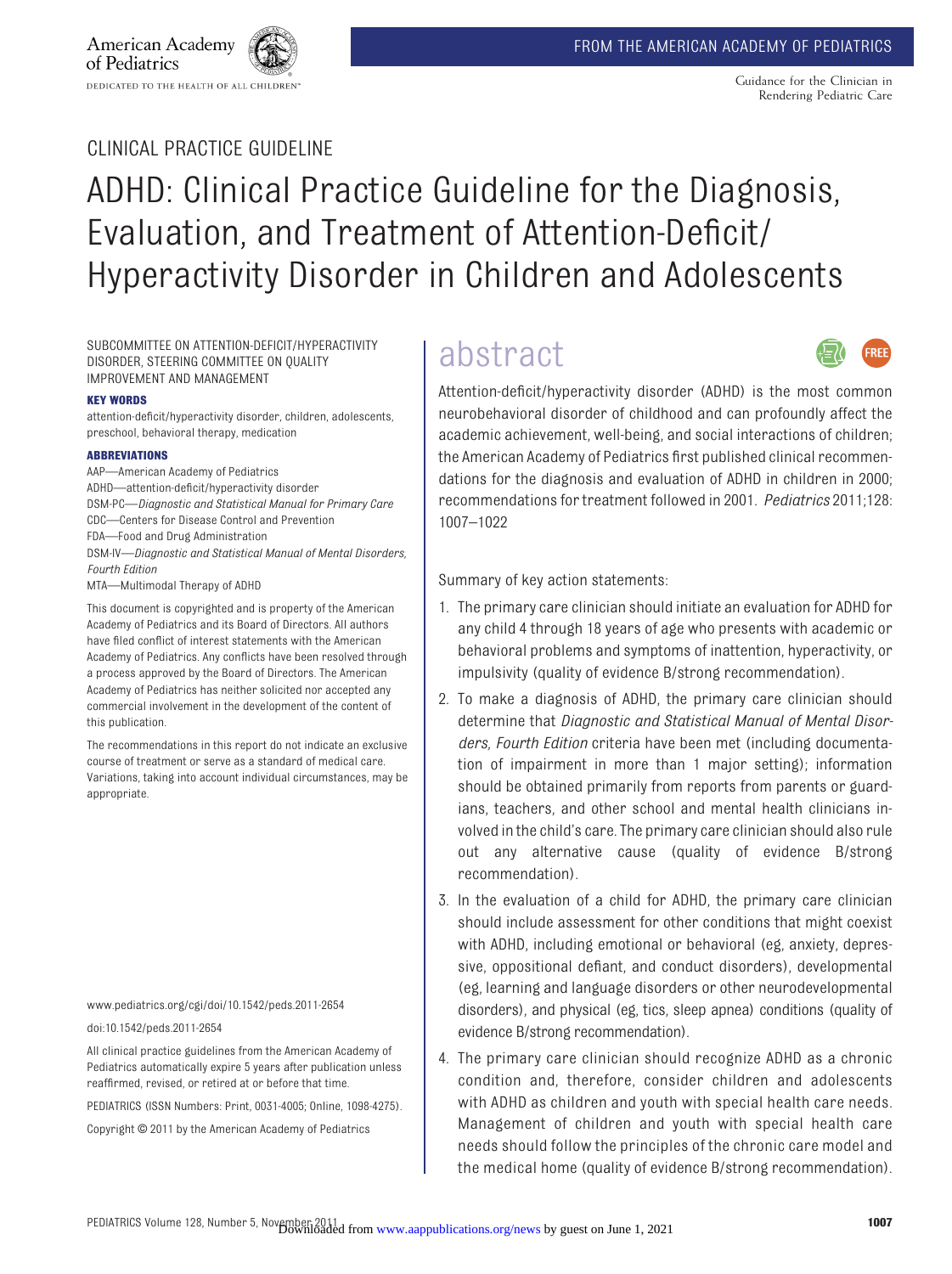- 5. Recommendations for treatment of children and youth with ADHD vary depending on the patient's age:
	- a. For *preschool-aged children (4*–*5 years of age)*, the primary care clinician should prescribe evidence-based parent- and/or teacher-administered behavior therapy as the first line of treatment (quality of evidence A/strong recommendation) and may prescribe methylphenidate if the behavior interventions do not provide significant improvement and there is moderate-tosevere continuing disturbance in the child's function. In areas where evidence-based behavioral treatments are not available, the clinician needs to weigh the risks of starting medication at an early age against the harm of delaying diagnosis and treatment (quality of evidence B/recommendation).
	- b. For *elementary school*–*aged children (6*–*11 years of age)*, the primary care clinician should prescribe US Food and Drug Administration–approved medications for ADHD (quality of evidence A/strong recommendation) and/or evidence-based parentand/or teacher-administered behavior therapy as treatment for ADHD, preferably both (quality of evidence B/strong recommendation). The evidence is particularly strong for stimulant medications and sufficient but less strong for atomoxetine, extended-release guanfacine, and extended-release clonidine (in that order) (quality of evidence A/strong recommendation). The school environment, program, or placement is a part of any treatment plan.
	- c. For *adolescents (12*–*18 years of age)*, the primary care clinician

should prescribe Food and Drug Administration–approved medications for ADHD with the assent of the adolescent (quality of evidence A/strong recommendation) and may prescribe behavior therapy as treatment for ADHD (quality of evidence C/recommendation), preferably both.

6. The primary care clinician should titrate doses of medication for ADHD to achieve maximum benefit with minimum adverse effects (quality of evidence B/strong recommendation).

## **INTRODUCTION**

This document updates and replaces 2 previously published clinical guidelines from the American Academy of Pediatrics (AAP) on the diagnosis and treatment of attention-deficit/hyperactivity disorder (ADHD) in children: "Clinical Practice Guideline: Diagnosis and Evaluation of the Child With Attention-Deficit/Hyperactivity Disorder" (2000)<sup>1</sup> and "Clinical Practice Guideline: Treatment of the School-aged Child With Attention-Deficit/Hyperactivity Disorder" (2001).<sup>2</sup> Since these guidelines were published, new information and evidence regarding the diagnosis and treatment of ADHD has become available. Surveys conducted before and after the publication of the previous guidelines have also provided insight into pediatricians' attitudes and practices regarding ADHD. On the basis of an increased understanding regarding ADHD and the challenges it raises for children and families and as a source for clinicians seeking to diagnose and treat children, this guideline pays particular attention to a number of areas.

### **Expanded Age Range**

The previous guidelines addressed diagnosis and treatment of ADHD in children 6 through 12 years of age. There is now emerging evidence to expand the age range of the recommendations to include preschool-aged children and adolescents. This guideline addresses the diagnosis and treatment of ADHD in children 4 through 18 years of age, and attention is brought to special circumstances or concerns in particular age groups when appropriate.

## **Expanded Scope**

Behavioral interventions might help families of children with hyperactive/ impulsive behaviors that do not meet full diagnostic criteria for ADHD. Guidance regarding the diagnosis of problem-level concerns in children based on the *Diagnostic and Statistical Manual for Primary Care* (DSM-PC), *Child and Adolescent Version*, <sup>3</sup> as well as suggestions for treatment and care of children and families with problemlevel concerns, are provided here. The current DSM-PC was published in 1996 and, therefore, is not consistent with intervening changes to *International Classification of Diseases, Ninth Revision, Clinical Modification* (ICD-9-CM). Although this version of the DSM-PC should not be used as a definitive source for diagnostic codes related to ADHD and comorbid conditions, it certainly may continue to be used as a resource for enriching the understanding of ADHD manifestations. The DSM-PC will be revised when both the DSM-V and ICD-10 are available for use.

## **A Process of Care for Diagnosis and Treatment**

This guideline and process-of-care algorithm (see [Supplemental Fig 2](http://pediatrics.aappublications.org/content/128/5/1007/suppl/DC1) and [Supplemental Appendix\)](http://pediatrics.aappublications.org/content/128/5/1007/suppl/DC1) recognizes evaluation, diagnosis, and treatment as a continuous process and provides recommendations for both the guideline and the algorithm in this single publication. In addition to the formal recommendations for assessment, diagnosis, and treatment, this guideline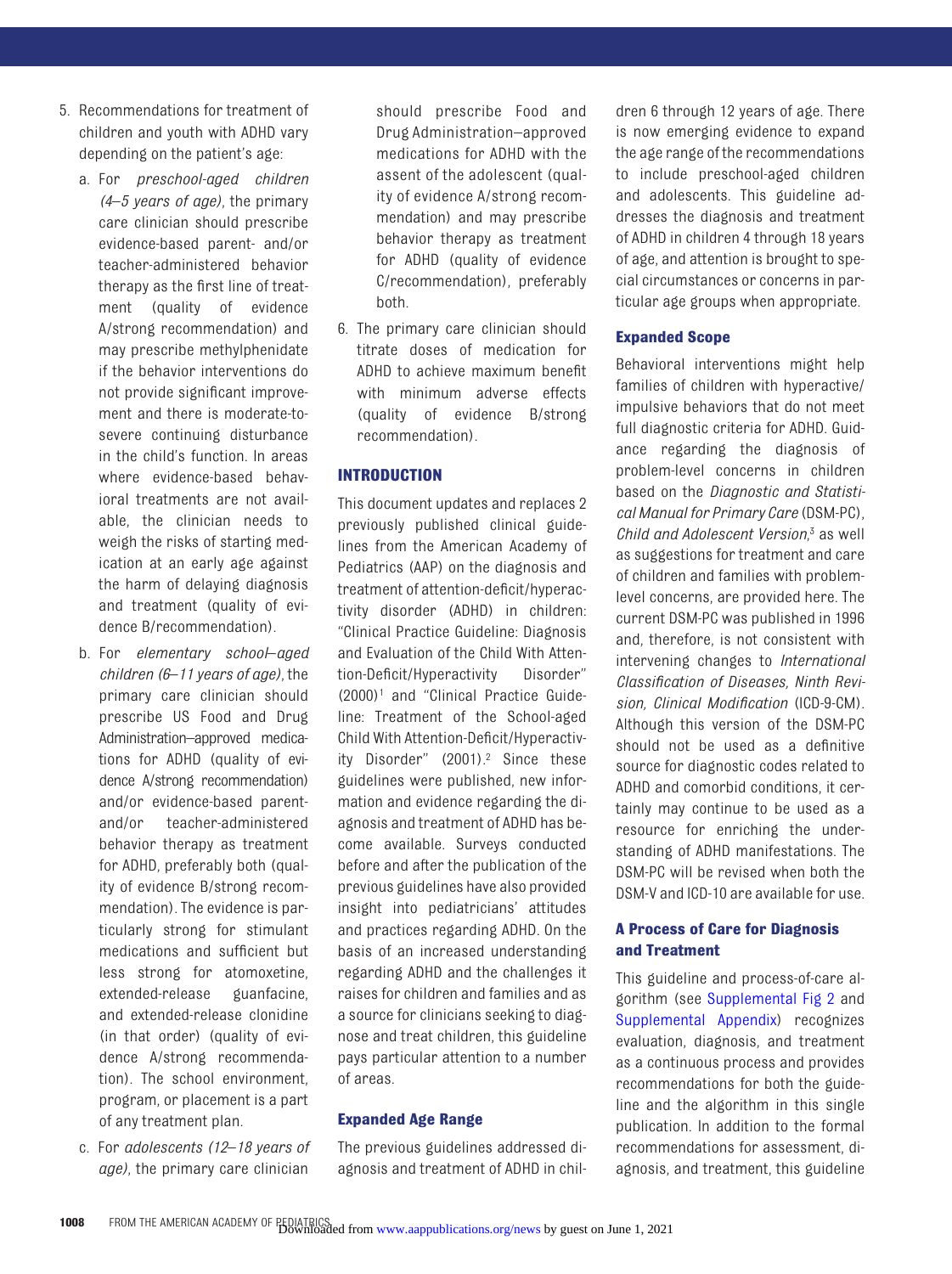provides a single algorithm to guide the clinical process.

## **Integration With the Task Force on Mental Health**

This guideline fits into the broader mission of the AAP Task Force on Mental Health and its efforts to provide a base from which primary care providers can develop alliances with families, work to prevent mental health conditions and identify them early, and collaborate with mental health clinicians.

The diagnosis and management of ADHD in children and youth has been particularly challenging for primary care clinicians because of the limited payment provided for what requires more time than most of the other conditions they typically address. The procedures recommended in this guideline necessitate spending more time with patients and families, developing a system of contacts with school and other personnel, and providing continuous, coordinated care, all of which is time demanding. In addition, relegating mental health conditions exclusively to mental health clinicians also is not a viable solution for many clinicians, because in many areas access to mental health clinicians to whom they can refer patients is limited. Access in many areas is also limited to psychologists when further assessment of cognitive issues is required and not available through the education system because of restrictions from third-party payers in paying for the evaluations on the basis of them being educational and not health related.

Cultural differences in the diagnosis and treatment of ADHD are an important issue, as they are for all pediatric conditions. Because the diagnosis and treatment of ADHD depends to a great extent on family and teacher perceptions, these issues might be even more prominent an issue for ADHD. Specific cultural issues

are beyond the scope of this guideline but are important to consider.

## **METHODOLOGY**

As with the 2 previously published clinical guidelines, the AAP collaborated with several organizations to develop a working subcommittee that represented a wide range of primary care and subspecialty groups. The subcommittee included primary care pediatricians, developmental-behavioral pediatricians, and representatives from the American Academy of Child and Adolescent Psychiatry, the Child Neurology Society, the Society for Pediatric Psychology, the National Association of School Psychologists, the Society for Developmental and Behavioral Pediatrics, the American Academy of Family Physicians, and Children and Adults With Attention-Deficit/Hyperactivity Disorder (CHADD), as well as an epidemiologist from the Centers for Disease Control and Prevention (CDC).

This group met over a 2-year period, during which it reviewed the changes in practice that have occurred and issues that have been identified since the previous guidelines were published. Delay in completing the process led to further conference calls and extended the years of literature reviewed in order to remain as current as possible. The AAP funded the development of this guideline; potential financial conflicts of the participants were identified and taken into consideration in the deliberations. The guideline will be reviewed and/or revised in 5 years unless new evidence emerges that warrants revision sooner.

The subcommittee developed a series of research questions to direct an extensive evidence-based review in partnership with the CDC and the University of Oklahoma Health Sciences Center. The diagnostic review was conducted by the CDC, and the evidence was evaluated in a combined effort of the AAP, CDC, and University of Oklahoma Health Sciences Center staff. The treatment-related evidence relied on a recent evidence review by the Agency for Healthcare Research and Quality and was supplemented by evidence identified through the CDC review.

The diagnostic issues were focused on 5 areas:

- 1. ADHD prevalence—specifically: (*a*) What percentage of the general US population aged 21 years or younger has ADHD? (*b*) What percentage of patients presenting at pediatricians' or family physicians' offices in the United States meet diagnostic criteria for ADHD?
- 2. Co-occurring mental disorders of people with ADHD, what percentage has 1 or more of the following co-occurring conditions: sleep disorders, learning disabilities, depression, anxiety, conduct disorder, and oppositional defiant disorder?
- 3. What are the functional impairments of children and youth diagnosed with ADHD? Specifically, in what domains and to what degree do youth with ADHD demonstrate impairments in functional domains, including peer relations, academic performance, adaptive skills, and family functioning?
- 4. Do behavior rating scales remain the standard of care in assessing the diagnostic criteria for ADHD?
- 5. What is the prevalence of abnormal findings on selected medical screening tests commonly recommended as standard components of an evaluation of a child with suspected ADHD? How accurate are these tests in the diagnosis of ADHD compared with a reference standard (ie, what are the psychometric properties of these tests)?

The treatment issues were focused on 3 areas:

1. What new information is available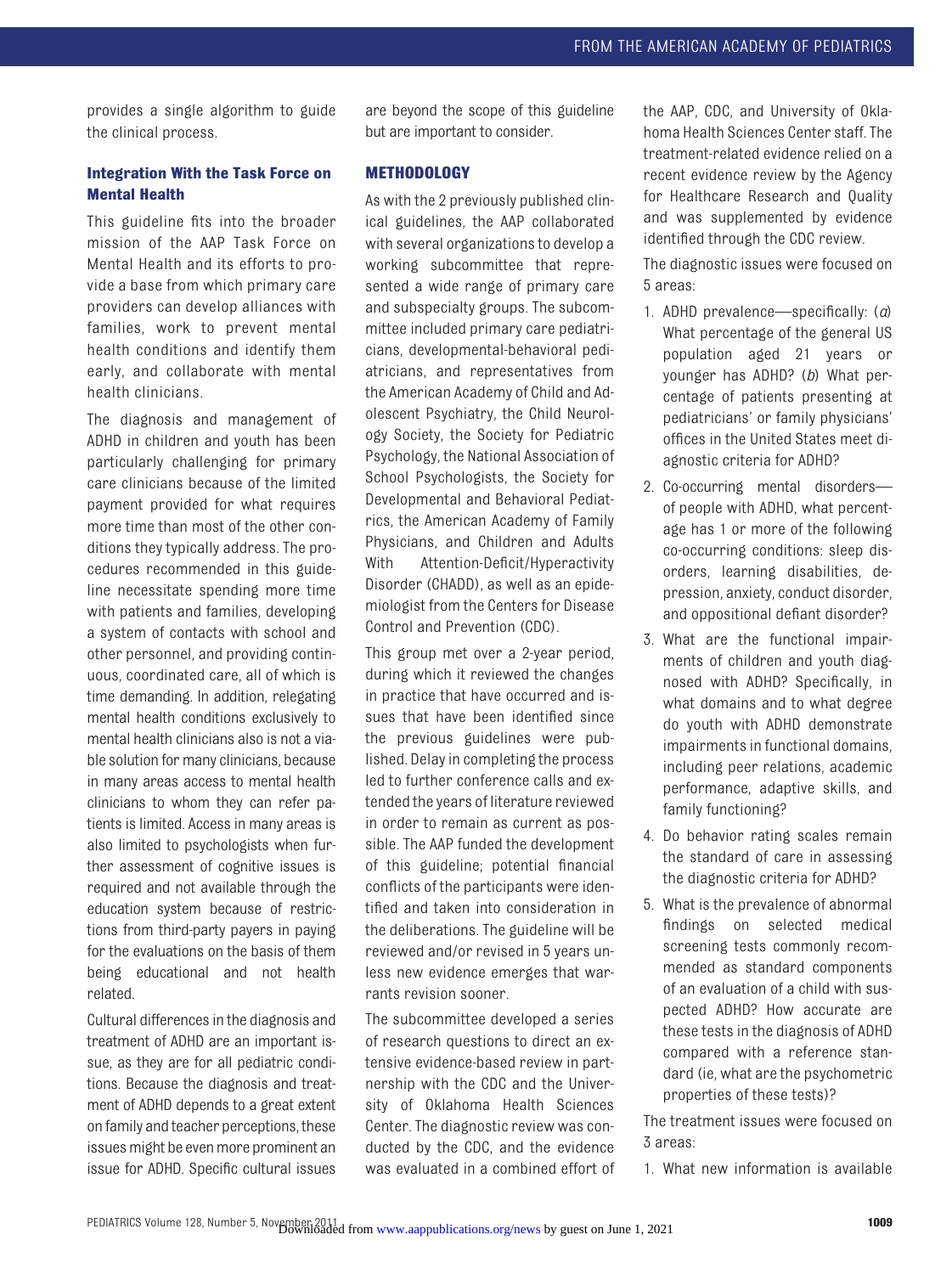regarding the long-term efficacy and safety of medications approved by the US Food and Drug Administration (FDA) for the treatment of ADHD (stimulants and nonstimulants), and specifically, what information is available about the efficacy and safety of these medications in preschool-aged and adolescent patients?

- 2. What evidence is available about the long-term efficacy and safety of psychosocial interventions (behavioral modification) for the treatment of ADHD for children, and specifically, what information is available about the efficacy and safety of these interventions in preschool-aged and adolescent patients?
- 3. Are there any additional therapies that reach the level of consideration as evidence based?

## **Evidence-Review Process for Diagnosis**

A multilevel, systematic approach was taken to identify the literature that built the evidence base for both diagnosis and treatment. To increase the likelihood that relevant articles were included in the final evidence base, the reviewers first conducted a scoping review of the literature by systematically searching literature using relevant key words and then summarized the primary findings of articles that met standard inclusion criteria. The reviewers then created evidence tables that were reviewed by contentarea experts who were best able to identify articles that might have been missed through the scoping review. Articles that were missed were reviewed carefully to determine where the abstraction methodology failed, and adjustments to the search strategy were made as required (see technical report to be published). Finally, although published literature reviews did not contribute directly to the evidence

base, the articles included in review articles were cross-referenced with the final evidence tables to ensure that all relevant articles were included in the final evidence tables.

For the scoping review, articles were abstracted in a stratified fashion from 3 article-retrieval systems that provided access to articles in the domains of medicine, psychology, and education: PubMed [\(www.ncbi.nlm.nih.gov/](www.ncbi.nlm.nih.gov/sites/entrez) [sites/entrez\)](www.ncbi.nlm.nih.gov/sites/entrez), PsycINFO [\(www.apa.org/](www.apa.org/pubs/databases/psycinfo/index.aspx) [pubs/databases/psycinfo/index.aspx\)](www.apa.org/pubs/databases/psycinfo/index.aspx), and ERIC [\(www.eric.ed.gov\)](www.eric.ed.gov). Englishlanguage, peer-reviewed articles published between 1998 and 2009 were queried in the 3 search engines. Key words were selected with the intent of including all possible articles that might have been relevant to 1 or more of the questions of interest (see the technical report to be published). The primary abstraction included the following terms: "attention deficit hyperactivity disorder" or "attention deficit disorder" or "hyperkinesis" and "child." A second, independent abstraction was conducted to identify articles related to medical screening tests for ADHD. For this abstraction, the same search terms were used as in the previous procedure along with the additional condition term "behavioral problems" to allow for the inclusion of studies of youth that sought to diagnose ADHD by using medical screening tests. Abstractions were conducted in parallel fashion across each of the 3 databases; the results from each abstraction (complete reference, abstract, and key words) were exported and compiled into a common reference database using EndNote 10.0.4 References were subsequently and systematically deduplicated by using the software's deduplication procedure. References for books, chapters, and theses were also deleted from the library. Once a deduplicated library was developed, the semifinal

database of 8267 references was reviewed for inclusion on the basis of inclusion criteria listed in the technical report. Included articles were then pulled in their entirety, the inclusion criteria were reconfirmed, and then the study findings were summarized in evidence tables. The articles included in relevant review articles were revisited to ensure their inclusion in the final evidence base. The evidence tables were then presented to the committee for expert review.

## **Evidence-Review Process for Treatment**

In addition to this systematic review, for treatment we used the review from the Agency for Healthcare Research and Quality (AHRQ) Effective Healthcare Program "Attention Deficit Hyperactivity Disorder: Effectiveness of Treatment in At-Risk Preschoolers; Long-term Effectiveness in All Ages; and Variability in Prevalence, Diagnosis, and Treatment."5 This review addressed a number of key questions for the committee, including the efficacy of medications and behavioral interventions for preschoolers, children, and adolescents. Evidence identified through the systematic evidence review for diagnosis was also used as a secondary data source to supplement the evidence presented in the AHRQ report. The draft practice guidelines were developed by consensus of the committee regarding the evidence. It was decided to create 2 separate components. The guideline recommendations were based on clear characterization of the evidence. The second component is a practice-of-care algorithm (see [Supplemental Fig 2\)](http://pediatrics.aappublications.org/content/128/5/1007/suppl/DC1) that provides considerably more detail about how to implement the guidelines but is, necessarily, based less on available evidence and more on consensus of the committee members. When data were lacking, particularly in the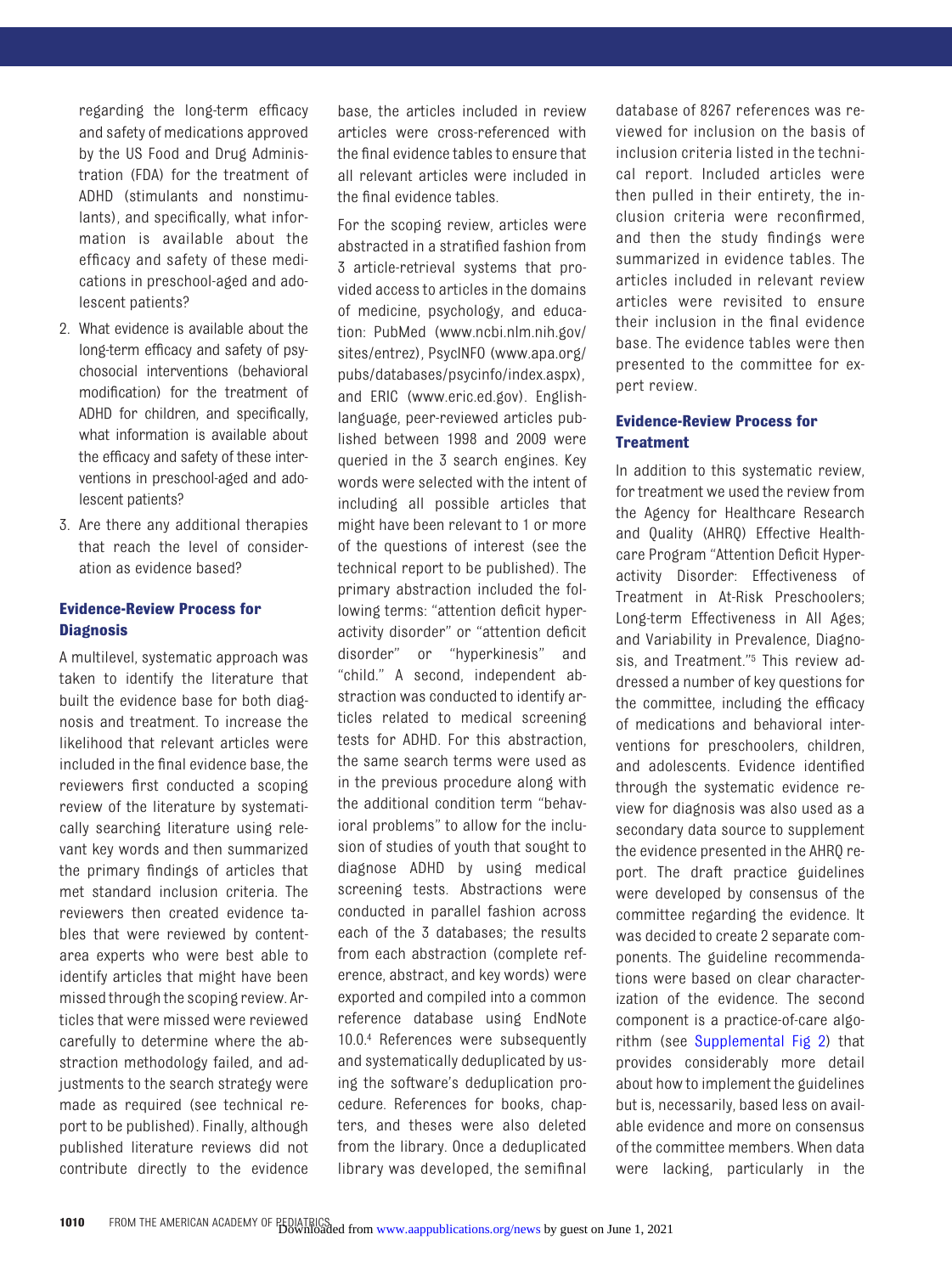| <b>Evidence Quality</b>                                                                                                               | Preponderance<br>of Benefit or<br>Harm           | <b>Balance of</b><br><b>Benefit and</b><br>Harm |
|---------------------------------------------------------------------------------------------------------------------------------------|--------------------------------------------------|-------------------------------------------------|
| A. Well-designed RCTs or diagnostic studies<br>on relevant population                                                                 | Strong<br>recommendation                         |                                                 |
| B. RCTs or diagnostic studies with minor<br>limitations; overwhelmingly consistent<br>evidence from observational studies             |                                                  |                                                 |
| C. Observational studies (case-control and<br>cohort design)                                                                          | <b>Recommendation</b>                            | <b>Option</b>                                   |
| D. Expert opinion, case reports, reasoning<br>from first principles                                                                   | <b>Option</b>                                    | <b>No Rec</b>                                   |
| X. Exceptional situations in which validating<br>studies cannot be performed and there is a<br>clear preponderance of benefit or harm | <b>Strong</b><br>ecommendation<br>Recommendation |                                                 |

#### **FIGURE 1**

Integrating evidence-quality appraisal with an assessment of the anticipated balance between benefits and harms if a policy is conducted leads to designation of a policy as a strong recommendation, recommendation, option, or no recommendation. The evidence is discussed in more detail in a technical report that will follow in a later publication. RCT indicates randomized controlled trial; Rec, recommendation.

process-of-care algorithmic portion of the guidelines, a combination of evidence and expert consensus was used. Action statements labeled "strong recommendation" or "recommendation" were based on high- to moderatequality scientific evidence and a preponderance of benefit over harm.6 Option-level action statements were based on lesser-quality or limited data and expert consensus or highquality evidence with a balance between benefits and harms. These clinical options are interventions that a reasonable health care provider might or might not wish to implement in his or her practice. The quality of evidence supporting each recommendation and the strength of each recommendation were assessed by the committee member most experienced in epidemiology and graded according to AAP policy (Fig 1).6

The guidelines and process-of-care algorithm underwent extensive peer review by committees, sections, councils, and task forces within the AAP; numerous outside organizations; and other individuals identified by the subcommittee. Liaisons to the subcommittee also were invited to distribute the draft to entities within their organizations. The resulting comments were compiled and reviewed by the chairperson, and relevant changes were incorporated into the draft, which was then reviewed by the full committee.

## **ABOUT THIS GUIDELINE**

## **Key Action Statements**

In light of the concerns highlighted previously and informed by the available evidence, the AAP has developed 6 action statements for the evaluation, diagnosis, and treatment of ADHD in children. These action statements provide for consistent and quality care for children and families with concerns about or symptoms that suggest attention disorders or problems.

#### **Context**

This guideline is intended to be integrated with the broader algorithms developed as part of the mission of the AAP Task Force on Mental Health.<sup>7</sup>

### **Implementation: A Process-of-Care Algorithm**

The AAP recognizes the challenge of instituting practice changes and adopting new recommendations for care. To address the need, a processof-care algorithm has been developed and has been used in the revision of the AAP ADHD toolkit.

## **Implementation: Preparing the Practice**

Full implementation of the action statements described in this guideline and the process-of-care algorithm might require changes in office procedures and/or preparatory efforts to identify community resources. The section titled "Preparing the Practice" in the process-of-care algorithm and further information can be found in the supplement to the Task Force on Mental Health report.<sup>7</sup> It is important to document all aspects of the diagnostic and treatment procedures in the patients' records. Use of rating scales for the diagnosis of ADHD and assessment for comorbid conditions and as a method for monitoring treatment as described in the process algorithm (see [Supplemental Fig 2\)](http://pediatrics.aappublications.org/content/128/5/1007/suppl/DC1), as well as information provided to parents such as management plans, can help facilitate a clinician's accurate documentation of his or her process.

#### **Note**

The AAP acknowledges that some primary care clinicians might not be confident of their ability to successfully diagnose and treat ADHD in a child because of the child's age, coexisting conditions, or other concerns. At any point at which a clinician feels that he or she is not adequately trained or is uncertain about making a diagnosis or continuing with treatment, a referral to a pediatric or mental health subspecialist should be made. If a diagnosis of ADHD or other condition is made by a subspecialist, the primary care clinician should develop a management strategy with the subspecialist that ensures that the child will continue to receive appropriate care consistent with a medical home model wherein the pediatrician part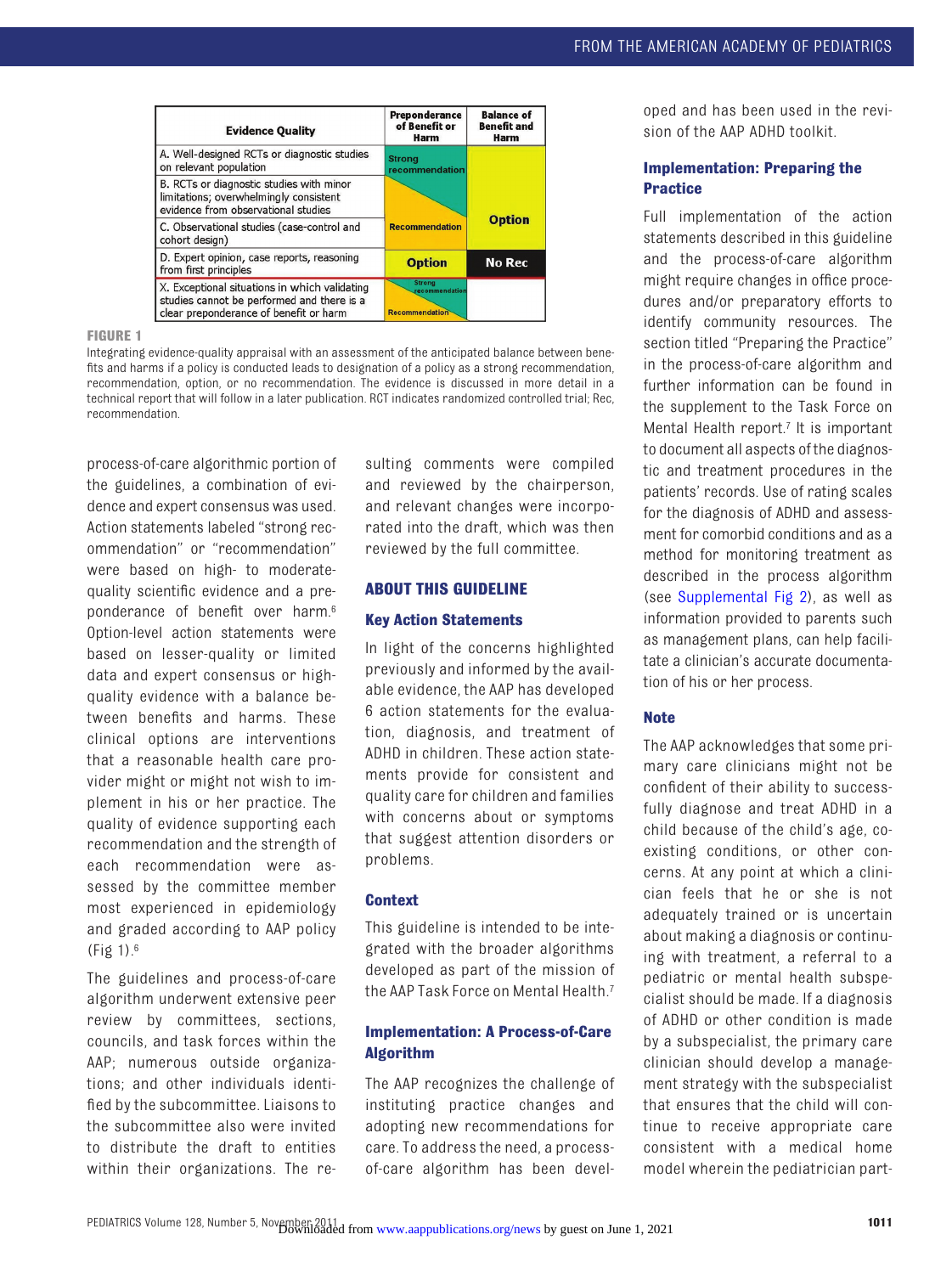ners with parents so that both health and mental health needs are integrated.

## **KEY ACTION STATEMENTS FOR THE EVALUATION, DIAGNOSIS, TREATMENT, AND MONITORING OF ADHD IN CHILDREN AND ADOLESCENTS**

**Action statement 1: The primary care clinician should initiate an evaluation for ADHD for any child 4 through 18 years of age who presents with academic or behavioral problems and symptoms of inattention, hyperactivity, or impulsivity (quality of evidence B/strong recommendation).**

#### **Evidence Profile**

- **Aggregate evidence quality:** B.
- **Benefits:** In a considerable number of children, ADHD goes undiagnosed. Primary care clinicians' systematic identification of children with these problems will likely decrease the rate of undiagnosed and untreated ADHD in children.
- **Harms/risks/costs:** Children in whom ADHD is inappropriately diagnosed might be labeled inappropriately, or another condition might be missed, and they might receive treatments that will not benefit them.
- **Benefits-harms assessment:** The high prevalence of ADHD and limited mental health resources require primary care pediatricians to play a significant role in the care of their patients with ADHD so that children with this condition receive the appropriate diagnosis and treatment. Treatments available have shown good evidence of efficacy, and lack of treatment results in a risk for impaired outcomes.
- **Value judgments:** The committee considered the requirements for establishing the diagnosis, the prevalence of ADHD, and the efficacy and adverse effects of treatment as well as the longterm outcomes.
- **Role of patient preferences:** Success with treatment depends on patient and family preference, which has to be taken into account.
- **Exclusions:** None.
- **Intentional vagueness:** The limits between what can be handled by a primary care clinician and what should be referred to a subspecialist because of the varying degrees of skills among primary care clinicians.
- **Strength: strong recommendation.**

The basis for this recommendation is essentially unchanged from that in the previous guideline. ADHD is the most common neurobehavioral disorder in children and occurs in approximately 8% of children and youth8–10; the number of children with this condition is far greater than can be managed by the mental health system. There is now increased evidence that appropriate diagnosis can be provided for preschool-aged children<sup>11</sup>  $(4-5$  years of age) and for adolescents.12

**Action statement 2: To make a diagnosis of ADHD, the primary care clinician should determine that** *Diagnostic and Statistical Manual of Mental Disorders, Fourth Edition* **(DSM-IV-TR) criteria have been met (including documentation of impairment in more than 1 major setting), and information should be obtained primarily from reports from parents or guardians, teachers, and other school and mental health clinicians involved in the child's care. The primary care clinician should also rule out any alternative cause (quality of evidence B/strong recommendation).**

#### **Evidence Profile**

- **Aggregate evidence quality:** B.
- **Benefits:** The use of DSM-IV criteria has lead to more uniform categorization of the condition across professional disciplines.
- **Harms/risks/costs:** The DSM-IV system does not specifically provide for developmental-level differences and might lead to some misdiagnoses.
- **Benefits-harms assessment:** The benefits far outweigh the harm.
- **Value judgments:** The committee took into consideration the importance of coordination between pediatric and mental health services.
- **Role of patient preferences:** Although there is some stigma associated with mental disorder diagnoses resulting in some families preferring other diagnoses, the need for better clarity in diagnoses was felt to outweigh this preference.
- **Exclusions:** None.
- **Intentional vagueness:** None.
- **Strength: strong recommendation.**

As with the findings in the previous guideline, the DSM-IV criteria continue to be the criteria best supported by evidence and consensus. Developed through several iterations by the American Psychiatric Association, the DSM-IV criteria were created through use of consensus and an expanding research foundation.13 The DSM-IV system is used by professionals in psychiatry, psychology, health care systems, and primary care. Use of DSM-IV criteria, in addition to having the best evidence to date for criteria for ADHD, also affords the best method for communication across clinicians and is established with third-party payers. The criteria are under review for the development of the DSM-V, but these changes will not be available until at least 1 year after the publication of this current guideline. The diagnostic criteria have not changed since the previous guideline and are presented in [Supplemental Table 2.](http://pediatrics.aappublications.org/content/128/5/1007/suppl/DC1) An anticipated change in the DSM-V is increasing the age limit for when ADHD needs to have first presented from 7 to 12 years.14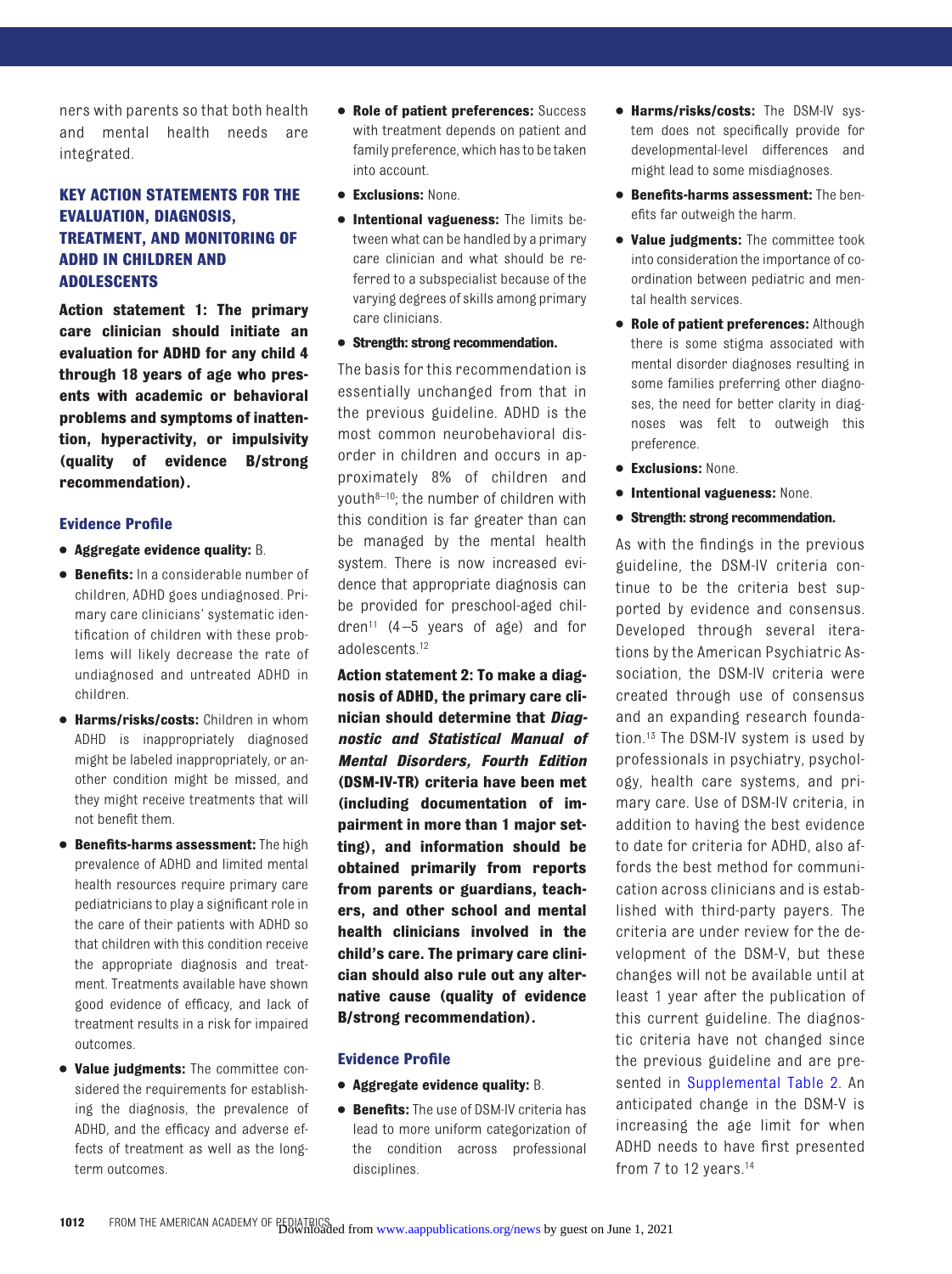## *Special Circumstances: Preschoolaged Children (4 –5 Years Old)*

There is evidence that the diagnostic criteria for ADHD can be applied to preschool-aged children; however, the subtypes detailed in the DSM-IV might not be valid for this population.15–21 A review of the literature, including the multisite study of the efficacy of methylphenidate in preschool-aged children, revealed that the criteria could appropriately identify children with the condition.11 However, there are added challenges in determining the presence of key symptoms. Preschoolaged children are not likely to have a separate observer if they do not attend a preschool or child care program, and even if they do attend, staff in those programs might be less qualified than certified teachers to provide accurate observations. Here, too, focused checklists can help physicians in the diagnostic evaluation, although only the Conners Comprehensive Behavior Rating Scales and the ADHD Rating Scale IV are DSM-IV–based scales that have been validated in preschoolaged children.22

When there are concerns about the availability or quality of nonparent observations of a child's behavior, physicians may recommend that parents complete a parent-training program before confirming an ADHD diagnosis for preschool-aged children and consider placement in a qualified preschool program if they have not done so already. Information can be obtained from parents and teachers through the use of validated DSM-IV– based ADHD rating scales. The parenttraining program must include helping parents develop age-appropriate developmental expectations and specific management skills for problem behaviors. The clinician may obtain reports from the parenting class instructor about the parents' ability to manage their children, and if the children are

in programs in which they are directly observed, instructors can report information about the core symptoms and function of the child directly. Qualified preschool programs include programs such as Head Start or other public prekindergarten programs. Preschool-aged children who display significant emotional or behavioral concerns might also qualify for Early Childhood Special Education services through their local school districts, and the evaluators for these programs and/or Early Childhood Special Education teachers might be excellent reporters of core symptoms.

#### *Special Circumstances: Adolescents*

Obtaining teacher reports for adolescents might be more challenging, because many adolescents will have multiple teachers. Likewise, parents might have less opportunity to observe their adolescent's behaviors than they had when their children were younger. Adolescents' reports of their own behaviors often differ from those of other observers, because they tend to minimize their own problematic behaviors.23–25 Adolescents are less likely to exhibit overt hyperactive behavior. Despite the difficulties, clinicians need to try to obtain (with agreement from the adolescent) information from at least 2 teachers as well as information from other sources such as coaches, school guidance counselors, or leaders of community activities in which the adolescent participates. In addition, it is unusual for adolescents with behavioral/attention problems not to have been previously given a diagnosis of ADHD. Therefore, it is important to establish the younger manifestations of the condition that were missed and to strongly consider substance use, depression, and anxiety as alternative or co-occurring diagnoses. Adolescents with ADHD, especially when untreated, are at greater risk of substance abuse.26 In addition, the risks of mood and anxiety disorders and risky sexual behaviors increase during adolescence.12

## *Special Circumstances: Inattention or Hyperactivity/Impulsivity (Problem Level)*

Teachers, parents, and child health professionals typically encounter children with behaviors relating to activity level, impulsivity, and inattention who might not fully meet DSM-IV criteria. The DSM-PC<sup>3</sup> provides a guide to the more common behaviors seen in pediatrics. The manual describes common variations in behavior as well as more problematic behaviors at levels of less impairment than those specified in the DSM-IV.

The behavioral descriptions of the DSM-PC have not yet been tested in community studies to determine the prevalence or severity of developmental variations and problems in the areas of inattention, hyperactivity, or impulsivity. They do, however, provide guidance to clinicians regarding elements of treatment for children with problems with mild-to-moderate inattention, hyperactivity, or impulsivity. The DSM-PC also considers environmental influences on a child's behavior and provides information on differential diagnosis with a developmental perspective.

**Action statement 3: In the evaluation of a child for ADHD, the primary care clinician should include assessment for other conditions that might coexist with ADHD, including emotional or behavioral (eg, anxiety, depressive, oppositional defiant, and conduct disorders), developmental (eg, learning and language disorders or other neurodevelopmental disorders), and physical (eg, tics, sleep apnea) conditions (quality of evidence B/strong recommendation).**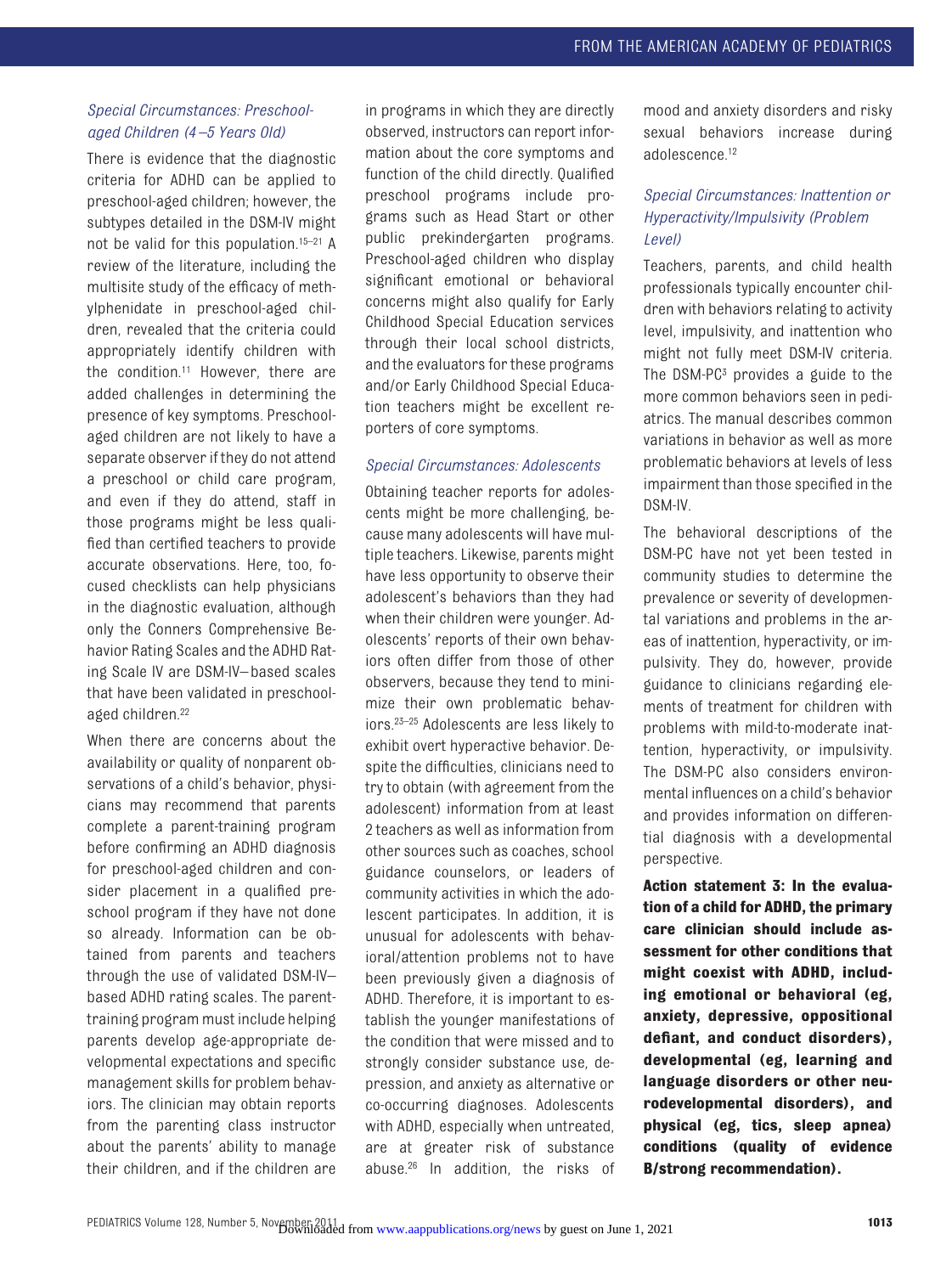#### **Evidence Profile**

- **Aggregate evidence quality:** B.
- **Benefits:** Identifying coexisting conditions is important for developing the most appropriate treatment plan.
- **Harms/risks/costs:** The major risk is misdiagnosing the conditions and providing inappropriate care.
- **Benefits-harms assessment:** There is a preponderance of benefit over harm.
- **Value judgments:** The committee members took into consideration the common occurrence of coexisting conditions and the importance of addressing them in making this recommendation.
- **Role of patient preferences:** None.
- **Exclusions:** None.
- **Intentional vagueness:** None.
- **Strength: strong recommendation.**

A variety of other behavioral, developmental, and physical conditions can coexist in children who are evaluated for ADHD. These conditions include, but are not limited to, learning problems, language disorder, disruptive behavior, anxiety, mood disorders, tic disorders, seizures, developmental coordination disorder, or sleep disorders.23,24,27–38 In some cases, the presence of a coexisting condition will alter the treatment of ADHD. The primary care clinician might benefit from additional support and guidance or might need to refer a child with ADHD and coexisting conditions, such as severe mood or anxiety disorders, to subspecialists for assessment and management. The subspecialists could include child psychiatrists, developmentalbehavioral pediatricians, neurodevelopmental disability physicians, child neurologists, or child or school psychologists.

Given the likelihood that another condition exists, primary care clinicians should conduct assessments that determine or at least identify the risk of coexisting conditions. Through its Task Force on Mental

Health, the AAP has developed algorithms and a toolkit $39$  for assessing and treating (or comanaging) the most common developmental disorders and mental health concerns in children. These resources might be useful in assessing children who are being evaluated for ADHD. Payment for evaluation and treatment must cover the fixed and variable costs of providing the services, as noted in the AAP policy statement "Scope of Health Care Benefits for Children From Birth Through Age 26.40

#### *Special Circumstances: Adolescents*

Clinicians should assess adolescent patients with newly diagnosed ADHD for symptoms and signs of substance abuse; when these signs and symptoms are found, evaluation and treatment for addiction should precede treatment for ADHD, if possible, or careful treatment for ADHD can begin if necessary.25

**Action statement 4: The primary care clinician should recognize ADHD as a chronic condition and, therefore, consider children and adolescents with ADHD as children and youth with special health care needs. Management of children and youth with special health care needs should follow the principles of the chronic care model and the medical home (quality of evidence B/strong recommendation).**

#### **Evidence Profile**

- **Aggregate evidence quality:** B.
- **Benefits:** The recommendation describes the coordinated services most appropriate for managing the condition.
- **Harms/risks/costs:** Providing the services might be more costly.
- **Benefits-harms assessment:** There is a preponderance of benefit over harm.
- **Value judgments:** The committee members considered the value of medical

home services when deciding to make this recommendation.

- **Role of patient preferences:** Family preference in how these services are provided is an important consideration.
- **Exclusions:** None.
- **Intentional vagueness:** None.
- **Strength: strong recommendation.**

As in the previous guideline, this recommendation is based on the evidence that ADHD continues to cause symptoms and dysfunction in many children who have the condition over long periods of time, even into adulthood, and that the treatments available address symptoms and function but are usually not curative. Although the chronic illness model has not been specifically studied in children and youth with ADHD, it has been effective for other chronic conditions such as asthma, $23$  and the medical home model has been accepted as the preferred standard of care.41 The management process is also helped by encouraging strong family-school partnerships.42

Longitudinal studies have found that, frequently, treatments are not sustained despite the fact that longterm outcomes for children with ADHD indicate that they are at greater risk of significant problems if they discontinue treatment.<sup>43</sup> Because a number of parents of children with ADHD also have ADHD, extra support might be necessary to help those parents provide medication on a consistent basis and institute a consistent behavioral program. The medical home and chronic illness approach is provided in the process algorithm [\(Supplemental](http://pediatrics.aappublications.org/content/128/5/1007/suppl/DC1) [Fig 2\)](pediatrics.aappublications.org/cgi/content/full/peds.2011-7822/DC1). An important process in ongoing care is bidirectional communication with teachers and other school and mental health clinicians involved in the child's care as well as with parents and patients.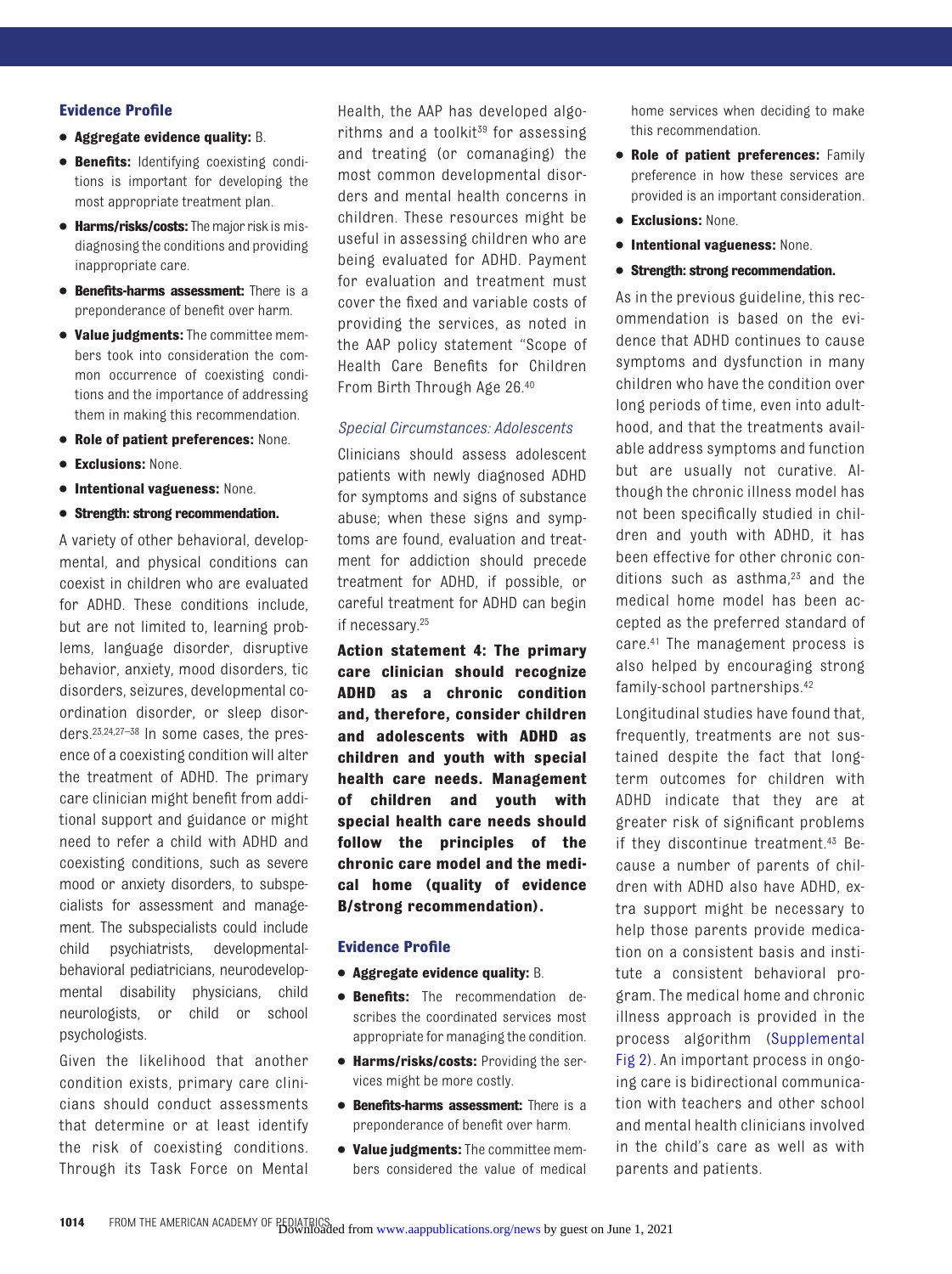## *Special Circumstances: Inattention or Hyperactivity/Impulsivity (Problem Level)*

Children with inattention or hyperactivity/impulsivity at the problem level (DSM-PC) and their families might also benefit from the same chronic illness and medical home principles.

**Action statement 5: Recommendations for treatment of children and youth with ADHD vary depending on the patient's age.**

**Action statement 5a: For** *preschoolaged children (4***–***5 years of age)***, the primary care clinician should prescribe evidence-based parentand/or teacher-administered behavior therapy as the first line of treatment (quality of evidence A/strong recommendation) and may prescribe methylphenidate if the behavior interventions do not provide significant improvement and there is moderate-to-severe continuing disturbance in the child's function. In areas in which evidence-based behavioral treatments are not available, the clinician needs to weigh the risks of starting medication at an early age against the harm of delaying diagnosis and treatment (quality of evidence B/recommendation).**

#### **Evidence Profile**

- **Aggregate evidence quality:** A for behavior; B for methylphenidate.
- **Benefits:** Both behavior therapy and methylphenidate have been demonstrated to reduce behaviors associated with ADHD and improve function.
- **Harms/risks/costs:** Both therapies increase the cost of care, and behavior therapy requires a higher level of family involvement, whereas methylphenidate has some potential adverse effects.
- **Benefits-harms assessment:** Given the risks of untreated ADHD, the benefits outweigh the risks.
- **Value judgments:** The committee mem-

bers included the effects of untreated ADHD when deciding to make this recommendation.

- **Role of patient preferences:** Family preference is essential in determining the treatment plan.
- **Exclusions:** None.
- **Intentional vagueness:** None.
- **Strength: strong recommendation.**

**Action statement 5b: For** *elementary school-aged children (6***–***11 years of age)***, the primary care clinician should prescribe FDAapproved medications for ADHD (quality of evidence A/strong recommendation) and/or evidencebased parent- and/or teacheradministered behavior therapy as treatment for ADHD, preferably both (quality of evidence B/strong recommendation). The evidence is particularly strong for stimulant medications and sufficient but less strong for atomoxetine, extendedrelease guanfacine, and extendedrelease clonidine (in that order) (quality of evidence A/strong recommendation). The school environment, program, or placement is a part of any treatment plan.**

#### **Evidence Profile**

- **Aggregate evidence quality:** A for treatment with FDA-approved medications; B for behavior therapy.
- **Benefits:** Both behavior therapy and FDA-approved medications have been demonstrated to reduce behaviors associated with ADHD and improve function.
- **Harms/risks/costs:** Both therapies increase the cost of care, and behavior therapy requires a higher level of family involvement, whereas FDA-approved medications have some potential adverse effects.
- **Benefits-harms assessment:** Given the risks of untreated ADHD, the benefits outweigh the risks.
- **Value judgments:** The committee members included the effects of untreated

ADHD when deciding to make this recommendation.

- **Role of patient preferences:** Family preference, including patient preference, is essential in determining the treatment plan.
- **Exclusions:** None.
- **Intentional vagueness:** None.
- **Strength: strong recommendation.**

**Action statement 5c: For** *adolescents (12***–***18 years of age),* **the primary care clinician should prescribe FDA-approved medications for ADHD with the assent of the adolescent (quality of evidence A/strong recommendation) and may prescribe behavior therapy as treatment for ADHD (quality of evidence C/recommendation), preferably both.**

#### **Evidence Profile**

- **Aggregate evidence quality:** A for medications; C for behavior therapy.
- **Benefits:** Both behavior therapy and FDA-approved medications have been demonstrated to reduce behaviors associated with ADHD and improve function.
- **Harms/risks/costs:** Both therapies increase the cost of care, and behavior therapy requires a higher level of family involvement, whereas FDA-approved medications have some potential adverse effects.
- **Benefits-harms assessment:** Given the risks of untreated ADHD, the benefits outweigh the risks.
- **Value judgments:** The committee members included the effects of untreated ADHD when deciding to make this recommendation.
- **Role of patient preferences:** Family preference, including patient preference, is essential in determining the treatment plan.
- **Exclusions:** None.
- **Intentional vagueness:** None.
- **Strength: strong recommendation/ recommendation.**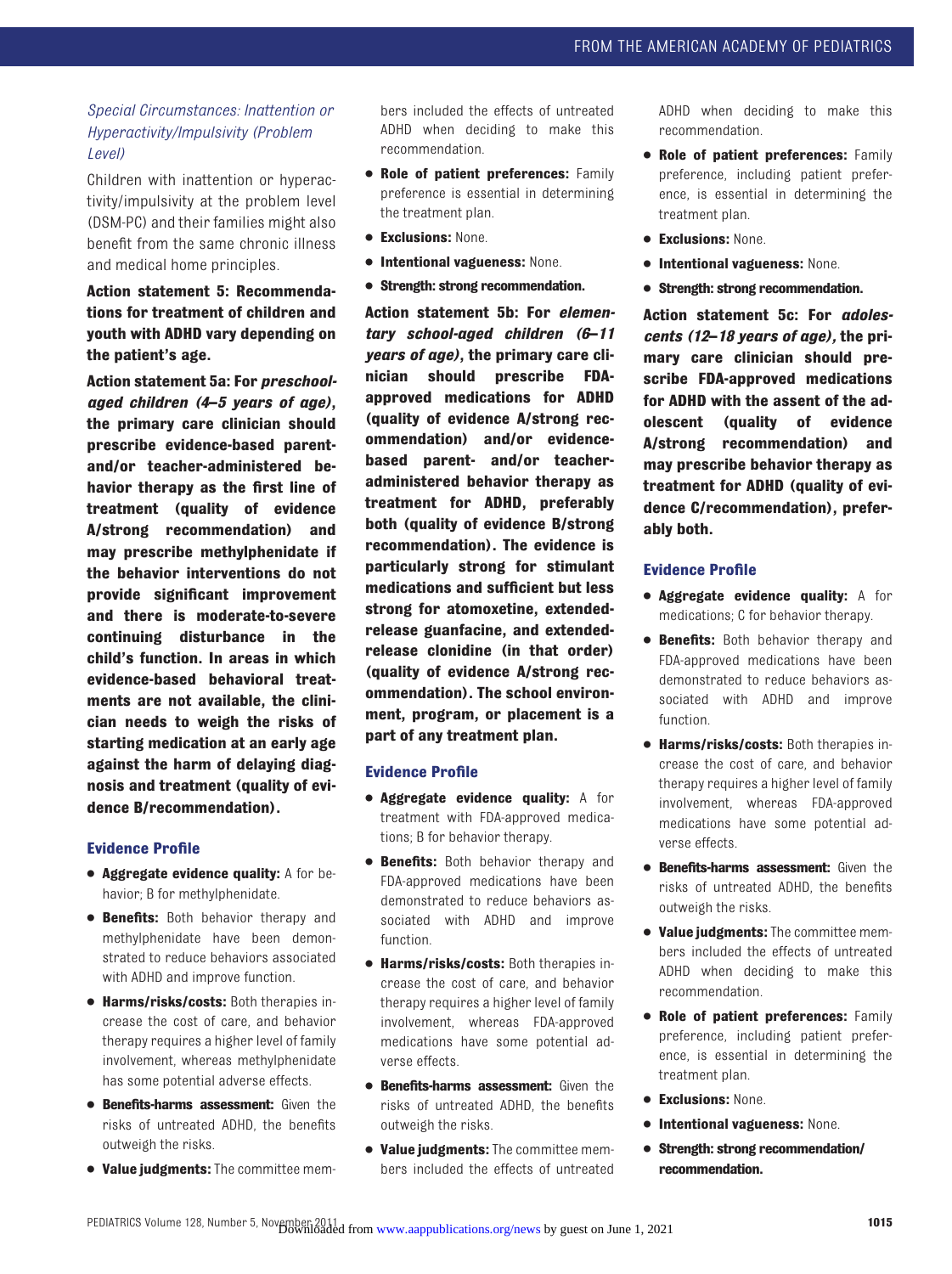#### **Medication**

Similar to the recommendations from the previous guideline, stimulant medications are highly effective for most children in reducing core symptoms of ADHD.44 One selective norepinephrinereuptake inhibitor (atomoxetine45,46) and 2 selective  $\alpha_2$ -adrenergic agonists (extended-release guanfacine47,48 and extended-release clonidine<sup>49</sup>) have also demonstrated efficacy in reducing core symptoms. Because norepinephrine-reuptake inhibitors and  $\alpha$ -adrenergic agonists are newer, the evidence base that supports them—although adequate for FDA approval—is considerably smaller than that for stimulants. None of them have been approved for use in preschool-aged children. Compared with stimulant medications that have an effect size [effect size  $=$  (treatment mean - control mean)/control SD] of approximately  $1.0$ ,<sup>50</sup> the effects of the nonstimulants are slightly weaker; atomoxetine has an effect size of approximately 0.7, and extended-release guanfacine and extended-release clonidine also have effect sizes of approximately 0.7.

The accompanying process-of-care algorithm provides a list of the currently available FDA-approved medications for ADHD [\(Supplemental Table 3\)](http://pediatrics.aappublications.org/content/128/5/1007/suppl/DC1). Characteristics of each medication are provided to help guide the clinician's choice in prescribing medication.

As was identified in the previous guideline, the most common stimulant adverse effects are appetite loss, abdominal pain, headaches, and sleep disturbance. The results of the Multimodal Therapy of ADHD (MTA) study revealed a more persistent effect of stimulants on decreasing growth velocity than have most previous studies, particularly when children were on higher and more consistently administered doses. The effects diminished by the third year of treatment, but no com-

pensatory rebound effects were found.51 However, diminished growth was in the range of 1 to 2 cm. An uncommon additional significant adverse effect of stimulants is the occurrence of hallucinations and other psychotic symptoms.52 Although concerns have been raised about the rare occurrence of sudden cardiac death among children using stimulant medications,53 sudden death in children on stimulant medication is extremely rare, and evidence is conflicting as to whether stimulant medications increase the risk of sudden death.54–56 It is important to expand the history to include specific cardiac symptoms, Wolf-Parkinson-White syndrome, sudden death in the family, hypertrophic cardiomyopathy, and long QT syndrome. Preschool-aged children might experience increased mood lability and dysphoria.57 For the nonstimulant atomoxetine, the adverse effects include initial somnolence and gastrointestinal tract symptoms, particularly if the dosage is increased too rapidly; decrease in appetite; increase in suicidal thoughts (less common); and hepatitis (rare). For the nonstimulant  $\alpha_2$ adrenergic agonists extended-release guanfacine and extended-release clonidine, adverse effects include somnolence and dry mouth.

Only 2 medications have evidence to support their use as adjunctive therapy with stimulant medications sufficient to achieve FDA approval: extended-release guanfacine26 and extended-release clonidine. Other medications have been used in combination off-label, but there is currently only anecdotal evidence for their safety or efficacy, so their use cannot be recommended at this time.

## *Special Circumstances: Preschoolaged Children*

A number of special circumstances support the recommendation to initiate ADHD treatment in preschool-aged children (ages 4 –5 years) with behavioral therapy alone first.<sup>57</sup> These circumstances include:

- The multisite study of methylphenidate<sup>57</sup> was limited to preschoolaged children who had moderateto-severe dysfunction.
- The study also found that many children (ages 4 –5 years) experience improvements in symptoms with behavior therapy alone, and the overall evidence for behavior therapy in preschool-aged children is strong.
- Behavioral programs for children 4 to 5 years of age typically run in the form of group parent-training programs and, although not always compensated by health insurance, have a lower cost. The process algorithm (see [Supplemental pages s15-](http://pediatrics.aappublications.org/content/128/5/1007/suppl/DC1) [16\)](pediatrics.aappublications.org/cgi/content/full/peds.2011-7822/DC1) contains criteria for the clinician to use in assessing the quality of the behavioral therapy. In addition, programs such as Head Start and Children and Adults With Attention Deficit Hyperactivity Disorder (CHADD) [\(www.chadd.org\)](www.chadd.org) might provide some behavioral supports.

Many young children with ADHD might still require medication to achieve maximum improvement, and medication is not contraindicated for children 4 through 5 years of age. However, only 1 multisite study has carefully assessed medication use in preschoolaged children. Other considerations in the recommendation about treating children 4 to 5 years of age with stimulant medications include:

- The study was limited to preschoolaged children who had moderateto-severe dysfunction.
- Research has found that a number of young children (4 –5 years of age) experience improvements in symptoms with behavior therapy alone.
- There are concerns about the possi-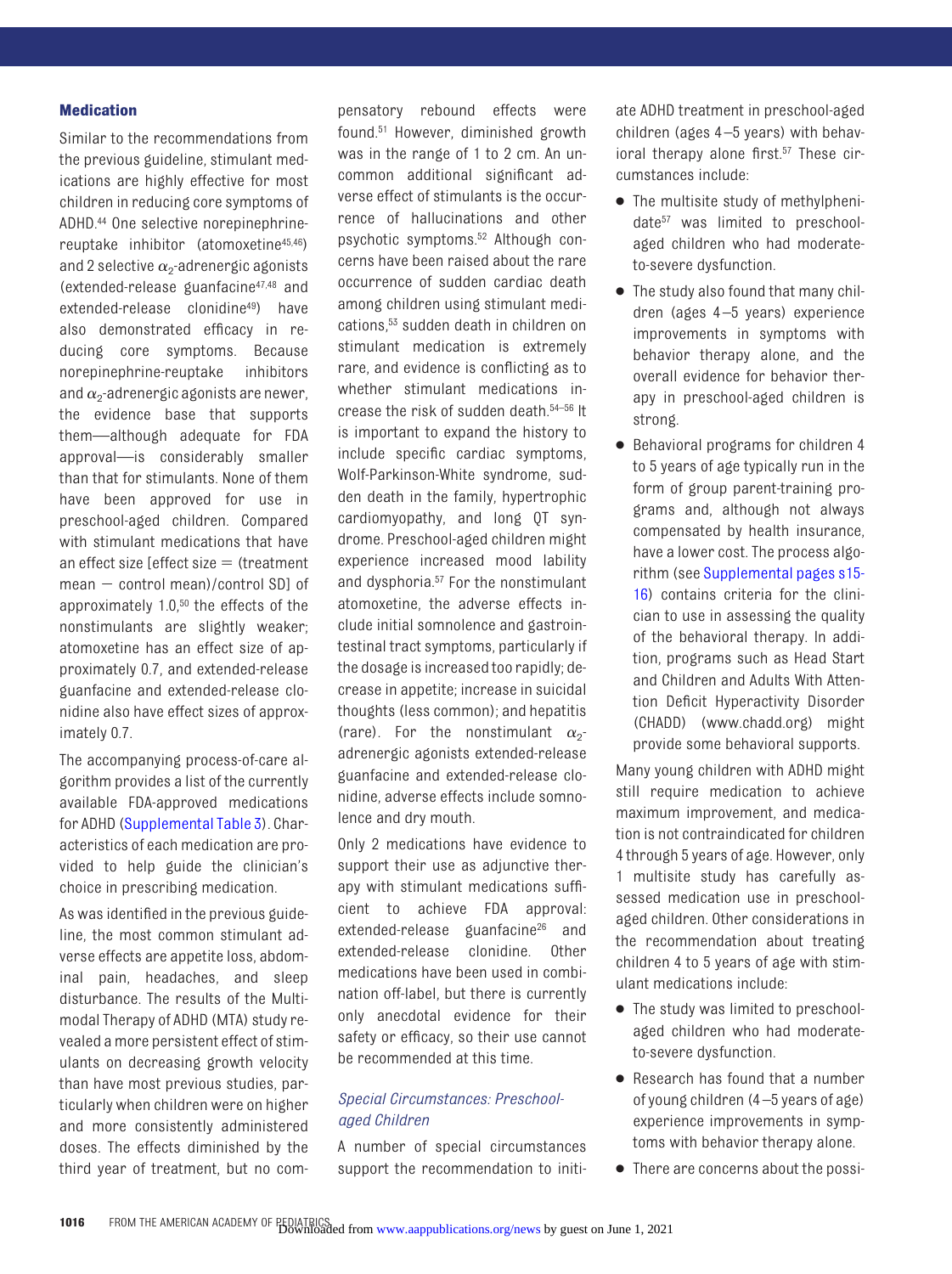ble effects on growth during this rapid growth period of preschoolaged children.

● There has been limited information about and experience with the effects of stimulant medication in children between the ages of 4 and 5 years.

Here, the criteria for enrollment (and, therefore, medication use) included measures of severity that distinguished treated children from the larger group of preschool-aged children with ADHD. Thus, before initiating medications, the physician should assess the severity of the child's ADHD. Given current data, only those preschool-aged children with ADHD who have moderate-to-severe dysfunction should be considered for medication. Criteria for this level of severity, based on the multisite-study results,<sup>57</sup> are (1) symptoms that have persisted for at least 9 months, (2) dysfunction that is manifested in both the home and other settings such as preschool or child care, and (3) dysfunction that has not responded adequately to behavior therapy. The decision to consider initiating medication at this age depends in part on the clinician's assessment of the estimated developmental impairment, safety risks, or consequences for school or social participation that could ensue if medications are not initiated. It is often helpful to consult with a mental health specialist who has had specific experience with preschool-aged children if possible.

Dextroamphetamine is the only medication approved by the FDA for use in children younger than 6 years of age. This approval, however, was based on less stringent criteria in force when the medication was approved rather than on empirical evidence of its safety and efficacy in this age group. Most of the evidence for the safety and efficacy of treating preschool-aged children with stimulant medications has been

from methylphenidate.57 Methylphenidate evidence consists of 1 multisite study of 165 children and 10 other smaller single-site studies that included from 11 to 59 children (total of 269 children); 7 of the 10 single-site studies found significant efficacy. It must be noted that although there is moderate evidence that methylphenidate is safe and efficacious in preschool-aged children, its use in this age group remains off-label. Although the use of dextroamphetamine is onlabel, the insufficient evidence for its safety and efficacy in this age group does not make it possible to recommend at this time.

If children do not experience adequate symptom improvement with behavior therapy, medication can be prescribed, as described previously. Evidence suggests that the rate of metabolizing stimulant medication is slower in children 4 through 5 years of age, so they should be given a lower dose to start, and the dose can be increased in smaller increments. Maximum doses have not been adequately studied.<sup>57</sup>

## *Special Circumstances: Adolescents*

As noted previously, before beginning medication treatment for adolescents with newly diagnosed ADHD, clinicians should assess these patients for symptoms of substance abuse. When substance use is identified, assessment when off the abusive substances should precede treatment for ADHD (see the Task Force on Mental Health report7). Diversion of ADHD medication (use for other than its intended medical purposes) is also a special concern among adolescents58; clinicians should monitor symptoms and prescription-refill requests for signs of misuse or diversion of ADHD medication and consider prescribing medications with no abuse potential, such as atomoxetine (Strattera [Ely Lilly Co, Indianapolis, IN]) and

extended-release guanfacine (Intuniv [Shire US Inc, Wayne, PA]) or extended-release clonidine (Kapvay [Shionogi Inc, Florham Park, NJ]) (which are not stimulants) or stimulant medications with less abuse potential, such as lisdexamfetamine (Vyvanse [Shire US Inc]), dermal methylphenidate (Daytrana [Noven Therapeutics, LLC, Miami, FL]), or OROS methylphenidate (Concerta [Janssen Pharmaceuticals, Inc, Titusville, NJ]). Because lisdexamfetamine is dextroamphetamine, which contains an additional lysine molecule, it is only activated after ingestion, when it is metabolized by erythrocyte cells to dexamphetamine. The other preparations make extraction of the stimulant medication more difficult.

Given the inherent risks of driving by adolescents with ADHD, special concern should be taken to provide medication coverage for symptom control while driving. Longer-acting or late-afternoon, short-acting medications might be helpful in this regard.59

## *Special Circumstances: Inattention or Hyperactivity/Impulsivity (Problem Level)*

Medication is not appropriate for children whose symptoms do not meet DSM-IV criteria for diagnosis of ADHD, although behavior therapy does not require a specific diagnosis, and many of the efficacy studies have included children without specific mental behavioral disorders.

#### **Behavior Therapy**

Behavior therapy represents a broad set of specific interventions that have a common goal of modifying the physical and social environment to alter or change behavior. Behavior therapy usually is implemented by training parents in specific techniques that improve their abilities to modify and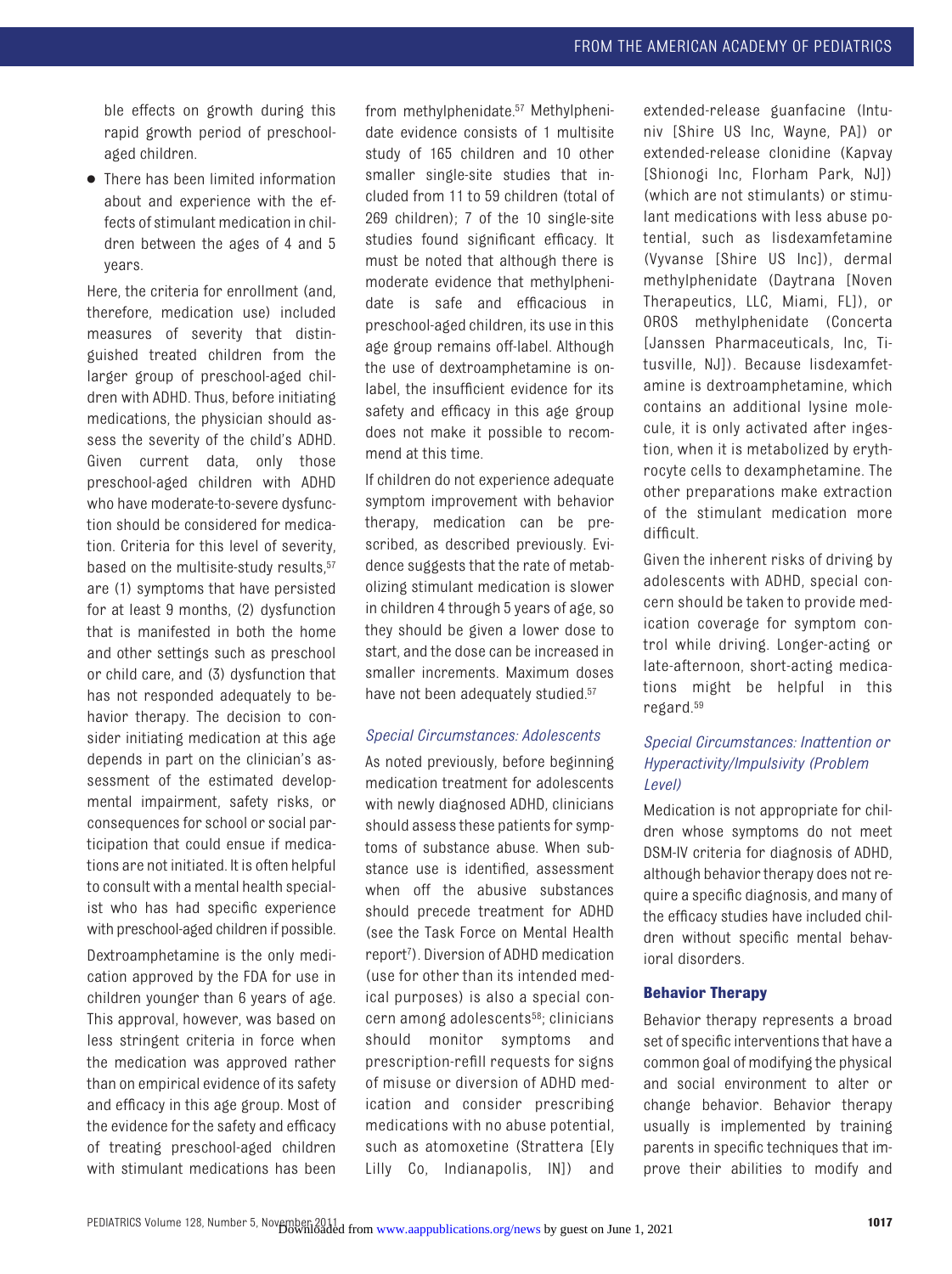|  | <b>TABLE 1</b> Evidence-Based Behavioral Treatments for ADHD |  |  |  |  |
|--|--------------------------------------------------------------|--|--|--|--|
|--|--------------------------------------------------------------|--|--|--|--|

| Intervention Type                                   | Description                                                                                                                                                                                                                                                             | Typical Outcome(s)                                                                                                                                                                                                                                                                                                                           | Median Effect<br>Size <sup>a</sup> |
|-----------------------------------------------------|-------------------------------------------------------------------------------------------------------------------------------------------------------------------------------------------------------------------------------------------------------------------------|----------------------------------------------------------------------------------------------------------------------------------------------------------------------------------------------------------------------------------------------------------------------------------------------------------------------------------------------|------------------------------------|
| Behavioral parent training<br>(BPT)                 | Behavior-modification principles provided to parents<br>for implementation in home settings                                                                                                                                                                             | Improved compliance with parental commands; improved<br>parental understanding of behavioral principles; high<br>levels of parental satisfaction with treatment                                                                                                                                                                              | 0.55                               |
| Behavioral classroom<br>management                  | Behavior-modification principles provided to<br>teachers for implementation in classroom<br>settings                                                                                                                                                                    | Improved attention to instruction; improved compliance<br>with classroom rules; decreased disruptive behavior;<br>improved work productivity                                                                                                                                                                                                 |                                    |
| Behavioral peer interventions<br>(BPI) <sup>b</sup> | Interventions focused on peer<br>interactions/relationships; these are often group-<br>based interventions provided weekly and include<br>clinic-based social-skills training used either<br>alone or concurrently with behavioral parent<br>training and/or medication | Office-based interventions have produced minimal effects;<br>interventions have been of questionable social validity;<br>some studies of BPI combined with clinic-based BPT<br>found positive effects on parent ratings of ADHD<br>symptoms; no differences on social functioning or<br>parent ratings of social behavior have been revealed |                                    |

 $a$  Effect size = (treatment median  $-$  control median)/control SD.

 $\rm b$  The effect size for behavioral peer interventions is not reported, because the effect sizes for these studies represent outcomes associated with combined interventions. A lower effect size means that they have less of an effect. The effect sizes found are considered moderate.

Adapted from Pelham W, Fabiano GA. *J Clin Child Adolesc Psychol*. 2008;37(1):184 –214.

shape their child's behavior and to improve the child's ability to regulate his or her own behavior. The training involves techniques to more effectively provide rewards when their child demonstrates the desired behavior (eg, positive reinforcement), learn what behaviors can be reduced or eliminated by using planned ignoring as an active strategy (or using praising and ignoring in combination), or provide appropriate consequences or punishments when their child fails to meet the goals (eg, punishment). There is a need to consistently apply rewards and consequences as tasks are achieved and then to gradually increase the expectations for each task as they are mastered to shape behaviors. Although behavior therapy shares a set of principles, individual programs introduce different techniques and strategies to achieve the same ends.

Table 1 lists the major behavioral intervention approaches that have been demonstrated to be evidence based for the management of ADHD in 3 different types of settings. The table is based on 22 studies, each completed between 1997 and 2006.

derived from a variety of studies<sup>60-62</sup> and an Agency for Healthcare Research and Quality review.<sup>5</sup> The diversity of interventions and outcome measures makes meta-analysis of the effects of behavior therapy alone or in association with medications challenging. The long-term positive effects of behavior therapy have yet to be determined. Ongoing adherence to a behavior program might be important; therefore, implementing a chronic care model for child health might contribute to the long-term effects.63

Study results have indicated positive effects of behavior therapy when combined with medications. Most studies that compared behavior therapy to stimulants found a much stronger effect on ADHD core symptoms from stimulants than from behavior therapy. The MTA study found that combined treatment (behavior therapy and stimulant medication) was not significantly more efficacious than treatment with medication alone for the core symptoms of ADHD after correction for multiple tests in the primary analysis.64 However, a secondary analysis of a combined measure of parent and teacher ratings of ADHD symptoms revealed a significant advantage

for the combination with a small effect size of  $d = 0.26$ .<sup>65</sup> However, the same study also found that the combined treatment compared with medication alone did offer greater improvements on academic and conduct measures when ADHD coexisted with anxiety and when children lived in low socioeconomic environments. In addition, parents and teachers of children who were receiving combined therapy were significantly more satisfied with the treatment plan. Finally, the combination of medication management and behavior therapy allowed for the use of lower dosages of stimulants, which possibly reduced the risk of adverse effects.66

#### **School Programming and Supports**

Behavior therapy programs coordinating efforts at school as well as home might enhance the effects. School programs can provide classroom adaptations, such as preferred seating, modified work assignments, and test modifications (to the location at which it is administered and time allotted for taking the test), as well as behavior plans as part of a 504 Rehabilitation Act Plan or special education Individualized Education Program (IEP) under the "other health impairment" designation as part of the Individuals With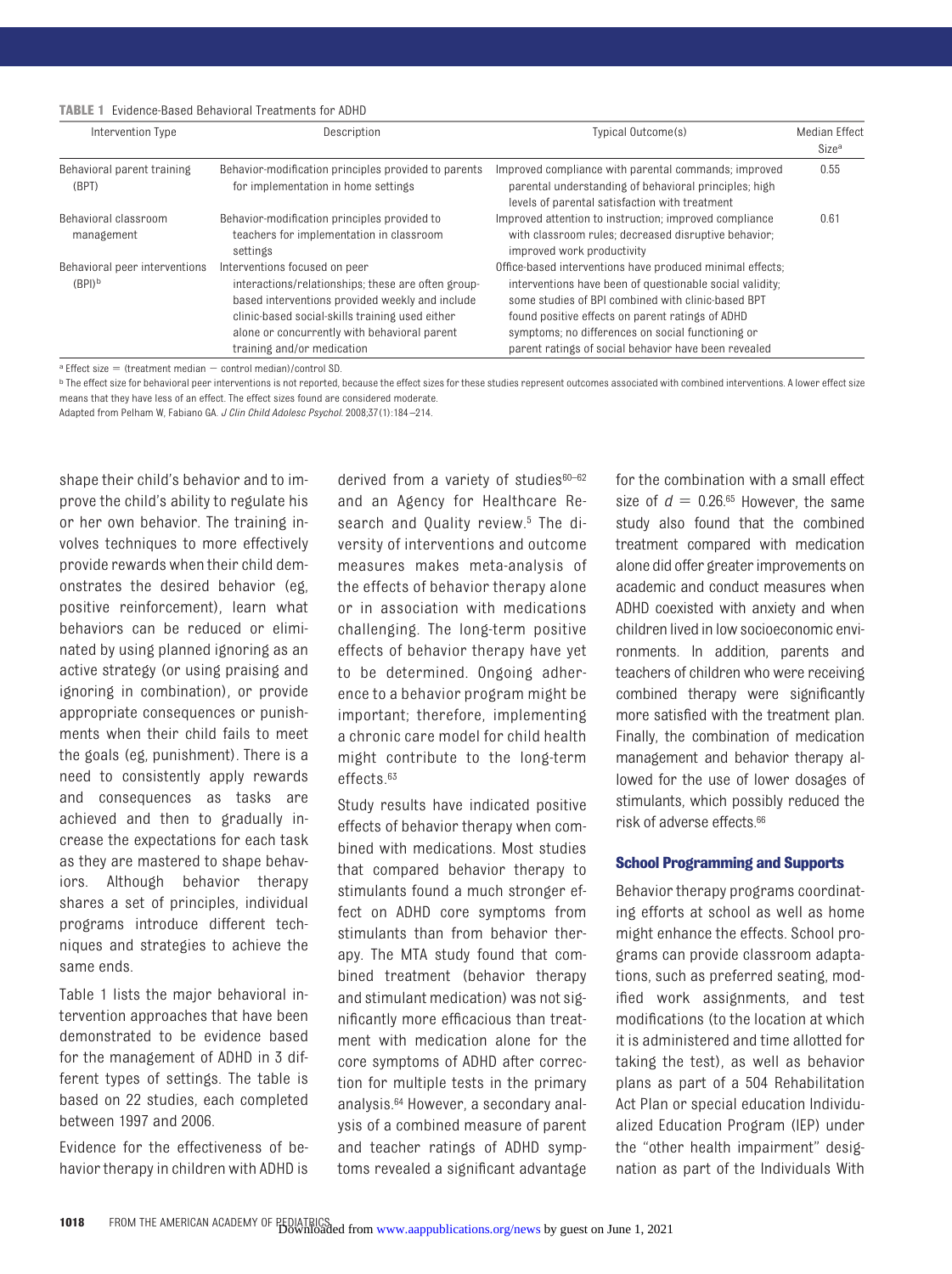Disability Education Act (IDEA).<sup>67</sup> It is helpful for clinicians to be aware of the eligibility criteria in their state and school district to advise families of their options. Youths documented to have ADHD can also get permission to take college-readiness tests in an untimed manner by following appropriate documentation guidelines.<sup>68</sup>

The effect of coexisting conditions on ADHD treatment is variable. In some cases, treatment of the ADHD resolves the coexisting condition. For example, treatment of ADHD might resolve oppositional defiant disorder or anxiety.<sup>68</sup> However, sometimes the co-occurring condition might require treatment that is in addition to the treatment for ADHD. Some coexisting conditions can be treated in the primary care setting, but others will require referral and comanagement with a subspecialist.

**Action statement 6: Primary care clinicians should titrate doses of medication for ADHD to achieve maximum benefit with minimum adverse effects (quality of evidence B/strong recommendation).**

#### **Evidence Profile**

- **Aggregate evidence quality:** B.
- **Benefits:** The optimal dose of medication is required to reduce core symptoms to or as close to the levels of children without ADHD.
- **Harms/risks/costs:** Higher levels of medication increase the chances of adverse effects.
- **Benefits-harms assessment:** The importance of adequately treating ADHD outweighs the risk of adverse effects.
- **Value judgments:** The committee members included the effects of untreated ADHD when deciding to make this recommendation.
- **Role of patient preferences:** The families' preferences and comfort need to be taken into consideration in developing a titration plan.
- **Exclusions:** None.
- **Intentional vagueness:** None.
- **Strength: strong recommendation.**

The findings from the MTA study suggested that more than 70% of children and youth with ADHD respond to one of the stimulant medications at an optimal dose when a systematic trial is used.65 Children in the MTA who were treated in the community with care as usual from whomever they chose or to whom they had access received lower doses of stimulants with less frequent monitoring and had less optimal results.65 Because stimulants might produce positive but suboptimal effects at a low dose in some children and youth, titration to maximum doses that control symptoms without adverse effects is recommended instead of titration strictly on a milligram-per-kilogram basis.

Education of parents is an important component in the chronic illness model to ensure their cooperation in efforts to reach appropriate titration (remembering that the parents themselves might be challenged significantly by ADHD).69,70 The primary care clinician should alert parents and children that changing medication dose and occasionally changing a medication might be necessary for optimal medication management, that the process might require a few months to achieve optimal success, and that medication efficacy should be systematically monitored at regular intervals.

Because stimulant medication effects are seen immediately, trials of different doses of stimulants can be accomplished in a relatively short time period. Stimulant medications can be effectively titrated on a 3- to 7-day basis.<sup>65</sup>

It is important to note that by the 3-year follow-up of 14-month MTA interventions (optimal medications management, optimal behavioral management, the combination of the 2, or community treatment), all differences among the initial 4

groups were no longer present. Afterthe initial 14-month intervention, the children no longer received the careful monthly monitoring provided by the study and went back to receiving care from their community providers. Their medications and doses varied, and a number of them were no longer taking medication. In children still on medication, the growth deceleration was only seen for the first 2 years and was in the range of 1 to 2 cm.

#### **CONCLUSION**

Evidence continues to be fairly clear with regard to the legitimacy of the diagnosis of ADHD and the appropriate diagnostic criteria and procedures required to establish a diagnosis, identify co-occurring conditions, and treat effectively with both behavioral and pharmacologic interventions. However, the steps required to sustain appropriate treatments and achieve successful long-term outcomes still remain a challenge. To provide more detailed information about how the recommendations of this guideline can be accomplished, a more detailed but less strongly evidencebased algorithm is provided as a companion article.

## **AREAS FOR FUTURE RESEARCH**

Some specific research topics pertinent to the diagnosis and treatment of ADHD or developmental variations or problems in children and adolescents in primary care to be explored include:

- identification or development of reliable instruments suitable to use in primary care to assess the nature or degree of functional impairment in children/adolescents with ADHD and monitor improvement over time;
- study of medications and other therapies used clinically but not approved by the FDA for ADHD, such as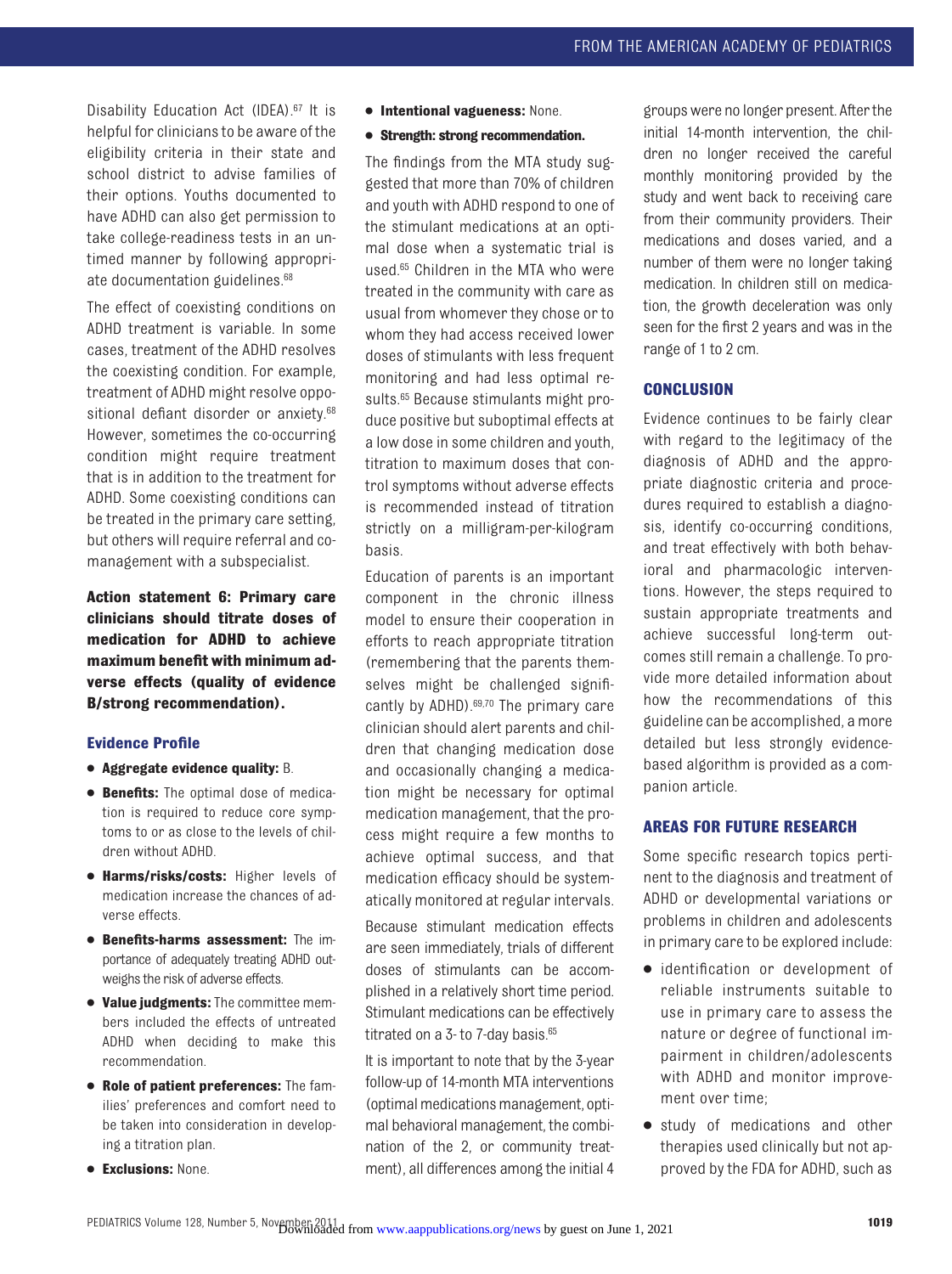electroencephalographic biofeedback;

- determination of the optimal schedule for monitoring children/adolescents with ADHD, including factors for adjusting that schedule according to age, symptom severity, and progress reports;
- evaluation of the effectiveness of various school-based interventions;
- comparisons of medication use and effectiveness in different ages, including both harms and benefits;
- development of methods to involve parents and children/adolescents in their own care and improve adherence to both behavior and medication treatments;
- standardized and documented tools that will help primary care providers in identifying coexisting conditions;
- development and determination of effective electronic and Web-based systems to help gather information to diagnose and monitor children with ADHD;
- improved systems of communication with schools and mental health professionals, as well as other community agencies, to provide effective collaborative care;
- evidence for optimal monitoring by

#### **REFERENCES**

- 1. American Academy of Pediatrics, Committee on Quality Improvement and Subcommittee on Attention-Deficit/Hyperactivity Disorder. Clinical practice guideline: diagnosis and evaluation of the child with attention-deficit/hyperactivity disorder. *Pediatrics*. 2000;105(5):1158 –1170
- 2. American Academy of Pediatrics, Subcommittee on Attention-Deficit/Hyperactivity Disorder, Committee on Quality Improvement. Clinical practice guideline: treatment of the school-aged child with attentiondeficit/hyperactivity disorder. *Pediatrics*. 2001;108(4):1033–1044
- 3. Wolraich ML, Felice ME, Drotar DD. *The Classification of Child and Adolescent Mental Conditions in Primary Care: Diag-*

some aspects of severity, disability, or impairment; and

● long-term outcomes of children first identified with ADHD as preschoolaged children.

**SUBCOMMITTEE ON ATTENTION DEFICIT HYPERACTIVITY DISORDER (OVERSIGHT BY THE STEERING COMMITTEE ON QUALITY IMPROVEMENT AND MANAGEMENT, 2005–2011)**

#### **WRITING COMMITTEE**

- Mark Wolraich, MD, Chair  *(periodic consultant to Shire, Eli Lilly, Shinogi, and Next Wave Pharmaceuticals)*
- Lawrence Brown, MD  *(neurologist; AAP Section on Neurology; Child Neurology Society) (Safety Monitoring Board for Best Pharmaceuticals for Children Act for National Institutes of Health)*
- Ronald T. Brown, PhD  *(child psychologist; Society for Pediatric Psychology) (no conflicts)*
- George DuPaul, PhD  *(school psychologist; National Association of School Psychologists) (participated in clinical trial on Vyvanse effects on college students with ADHD, funded by Shire; published 2 books on ADHD and receives royalties)*
- Marian Earls, MD  *(general pediatrician with QI expertise, developmental and behavioral pediatrician) (no conflicts)*
- Heidi M. Feldman, MD, PhD  *(developmental and behavioral pediatrician; Society for Developmental and Behavioral Pediatricians) (no conflicts)*

*nostic and Statistical Manual for Primary Care (DSM-PC), Child and Adolescent Version.* Elk Grove, IL: American Academy of Pediatrics; 1996

- 4. *EndNote* [computer program]. 10th ed. Carlsbad, CA: Thompson Reuters; 2009
- 5. Charach A, Dashti B, Carson P, Booker L, Lim CG, Lillie E, Yeung E, Ma J, Raina P, Schachar R. *Attention Deficit Hyperactivity Disorder: Effectiveness of Treatment in At-Risk Preschoolers; Long-term Effectiveness in All Ages; and Variability in Prevalence, Diagnosis, and Treatment*. Comparative Effectiveness Review No. 44. (Prepared by the McMaster University Evidence-based Practice Center under Contract No. MME2202 290-02-0020.)
- Theodore G. Ganiats, MD  *(family physician; American Academy of Family Physicians) (no conflicts)*
- Beth Kaplanek, RN, BSN  *(parent advocate, Children and Adults With Attention Deficit Hyperactivity Disorder [CHADD]) (no conflicts)*
- Bruce Meyer, MD  *(general pediatrician) (no conflicts)*
- James Perrin, MD  *(general pediatrician; AAP Mental Health Task Force, AAP Council on Children With Disabilities) (consultant to Pfizer not related to ADHD)*
- Karen Pierce, MD  *(child psychiatrist; American Academy of Child and Adolescent Psychiatry) (no conflicts)*
- Michael Reiff, MD  *(developmental and behavioral pediatrician; AAP Section on Developmental and Behavioral Pediatrics) (no conflicts)*
- Martin T. Stein, MD  *(developmental and behavioral pediatrician; AAP Section on Developmental and Behavioral Pediatrics) (no conflicts)*
- Susanna Visser, MS  *(epidemiologist) (no conflicts)*

#### **CONSULTANT**

Melissa Capers, MA, MFA *– (medical writer) (no conflicts)*

#### **STAFF**

Caryn Davidson, MA

#### **ACKNOWLEDGMENTS**

This guideline was developed with support from the Partnership for Policy Implementation (PPI) initiative. Physicians trained in medical informatics were involved with formatting the algorithm and helping to keep the key action statements actionable, decidable, and executable.

AHRQ Publication No. 12-EHC003-EF. Rockville, MD: Agency for Healthcare Research and Quality. October 2011.

- 6. American Academy of Pediatrics, Steering Committee on Quality Improvement. Classifying recommendations for clinical practice guidelines. *Pediatrics*. 2004;114(3): 874 – 877
- 7. Foy JM; American Academy of Pediatrics Task Force on Mental Health. Enhancing pediatric mental health care: report from the American Academy of Pediatrics Task Force on Mental Health. Introduction. *Pediatrics*. 2010;125(suppl 3)S69 –S174
- 8. Visser SN, Lesesne CA, Perou R. National estimates and factors associated with medication treatment for childhood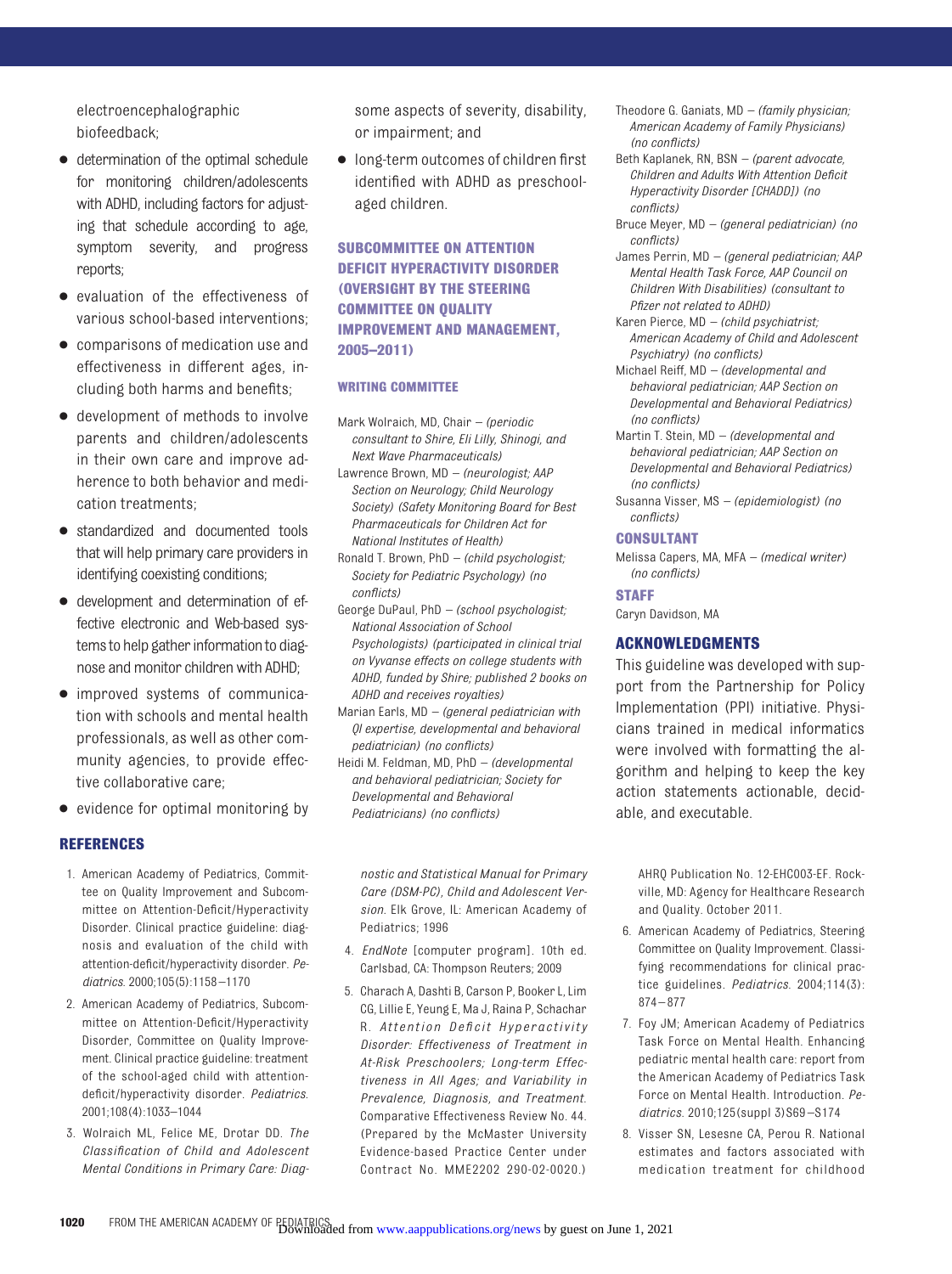attention-deficit/hyperactivity disorder. *Pediatrics*. 2007;119(suppl 1):S99 –S106

- 9. Centers for Disease Control and Prevention. Mental health in the United States: prevalence of diagnosis and medication treatment for attention-deficit/ hyperactivity disorder—United States, 2003. *MMWR Morb Mortal Wkly Rep*. 2005; 54(34):842– 847
- 10. Centers for Disease Control and Prevention. Increasing prevalence of parent-reported attention deficit/hyperactivity disorder among children: United States, 2003–2007. *MMWR Morb Mortal Wkly Rep*. 2010;59(44): 1439 –1443
- 11. Egger HL, Kondo D, Angold A. The epidemiology and diagnostic issues in preschool attention-deficit/hyperactivity disorder. *Infant Young Child*. 2006;19(2):109 –122
- 12. Wolraich ML, Wibbelsman CJ, Brown TE, et al. Attention-deficit/hyperactivity disorder among adolescents: a review of the diagnosis, treatment, and clinical implications. *Pediatrics*. 2005;115(6):1734 –1746
- 13. American Psychiatric Association. *Diagnostic and Statistical Manual of Mental Disorders, 4th ed, Text Revision (DSM-IV-TR)*. Washington, DC: American Psychiatric Association; 2000
- 14. American Psychiatric Association. Diagnostic criteria for attention deficit/hyperactivity disorder. Available at: [www.dsm5.org/](www.dsm5.org/ProposedRevision/Pages/proposedrevision.aspx?rid=383) [ProposedRevision/Pages/proposedrevision.](www.dsm5.org/ProposedRevision/Pages/proposedrevision.aspx?rid=383) [aspx?rid](www.dsm5.org/ProposedRevision/Pages/proposedrevision.aspx?rid=383)=383. Accessed September 30, 2011
- 15. Lahey BB, Pelham WE, Stein MA, et al. Validity of DSM-IV attention-deficit/hyperactivity disorder for younger children [published correction appears in *J Am Acad Child Adolesc Psychiatry*. 1999;38(2):222]. *J Am Acad Child Adolesc Psychiatry*. 1998;37(7):695–702
- 16. Pavuluri MN, Luk SL, McGee R. Parent reported preschool attention deficit hyperactivity: measurement and validity. *Eur Child Adolesc Psychiatry*. 1999;8(2): 126 –133
- 17. Harvey EA, Youngwirth SD, Thakar DA, Errazuriz PA. Predicting attention-deficit/ hyperactivity disorder and oppositional defiant disorder from preschool diagnostic assessments. *J Consult Clin Psychol*. 2009; 77(2):349 –354
- 18. Keenan K, Wakschlag LS. More than the terrible twos: the nature and severity of behavior problems in clinic-referred preschool children. *J Abnorm Child Psychol*. 2000; 28(1):33– 46
- 19. Gadow KD, Nolan EE, Litcher L, et al. Comparison of attention-deficit/hyperactivity disorder symptoms subtypes in Ukrai-

nian schoolchildren. *J Am Acad Child Adolesc Psychiatry*. 2000;39(12):1520 –1527

- 20. Sprafkin J, Volpe RJ, Gadow KD, Nolan EE, Kelly K. A DSM-IV-referenced screening instrument for preschool children: the Early Childhood Inventory-4. *J Am Acad Child Adolesc Psychiatry*. 2002;41(5): 604 – 612
- 21. Poblano A, Romero E. ECI-4 screening of attention deficit-hyperactivity disorder and co-morbidity in Mexican preschool children: preliminary results. *Arq Neuropsiquiatr*. 2006;64(4):932–936
- 22. McGoey KE, DuPaul GJ, Haley E, Shelton TL. Parent and teacher ratings of attentiondeficit/hyperactivity disorder in preschool: the ADHD Rating Scale-IV Preschool Version. *J Psychopathol Behav Assess*. 2007;29(4): 269 –276
- 23. Young J. Common comorbidities seen in adolescents with attention-deficit/hyperactivity disorder. *Adolesc Med State Art Rev*. 2008;19(2): 216–228, vii
- 24. Freeman R; Tourette Syndrome International Database Consortium. Tic disorders and ADHD: answers from a worldwide clinical dataset on Tourette syndrome [published correction appears in *Eur Child Adolesc Psychiatry*. 2007; 16(8):536]. *Eur Child Adolesc Psychiatry*. 2007;16(1 suppl):15–23
- 25. Riggs P. Clinical approach to treatment of ADHD in adolescents with substance use disorders and conduct disorder. *J Am Acad Child Adolesc Psychiatry*. 1998;37(3): 331–332
- 26. Kratochvil CJ, Vaughan BS, Stoner JA, et al. A double-blind, placebo-controlled study of atomoxetine in young children with ADHD. *Pediatrics*. 2011;127(4). Available at: [www.pediatrics.org/cgi/content/](www.pediatrics.org/cgi/content/full/127/4/e862) [full/127/4/e862](www.pediatrics.org/cgi/content/full/127/4/e862)
- 27. Rowland AS, Lesesne CA, Abramowitz AJ. The epidemiology of attention-deficit/ hyperactivity disorder (ADHD): a public health view. *Ment Retard Dev Disabil Res Rev*. 2002;8(3):162–170
- 28. Cuffe SP, Moore CG, McKeown RE. Prevalence and correlates of ADHD symptoms in the national health interview survey. *J Atten Disord*. 2005;9(2):392– 401
- 29. Pastor PN, Reuben CA. Diagnosed attention deficit hyperactivity disorder and learning disability: United States, 2004 –2006. *Vital Health Stat 10*. 2008;(237):1–14
- 30. Biederman J, Faraone SV, Wozniak J, Mick E, Kwon A, Aleardi M. Further evidence of unique developmental phenotypic correlates of pediatric bipolar disorder: findings from a large sample of clinically referred

preadolescent children assessed over the last 7 years. *J Affect Disord*. 2004;82(suppl 1):S45–S58

- 31. Biederman J, Kwon A, Aleardi M. Absence of gender effects on attention deficit hyperactivity disorder: findings in nonreferred subjects. *Am J Psychiatry*. 2005;162(6): 1083–1089
- 32. Biederman J, Ball SW, Monuteaux MC, et al. New insights into the comorbidity between ADHD and major depression in adolescent and young adult females. *J Am Acad Child Adolesc Psychiatry*. 2008; 47(4):426 – 434
- 33. Biederman J, Melmed RD, Patel A, McBurnett K, Donahue J, Lyne A. Long-term, openlabel extension study of guanfacine extended release in children and adolescents with ADHD. *CNS Spectr*. 2008;13(12): 1047–1055
- 34. Crabtree VM, Ivanenko A, Gozal D. Clinical and parental assessment of sleep in children with attention-deficit/hyperactivity disorder referred to a pediatric sleep medicine center. *Clin Pediatr (Phila)*. 2003;42(9): 807– 813
- 35. LeBourgeois MK, Avis K, Mixon M, Olmi J, Harsh J. Snoring, sleep quality, and sleepiness across attention-deficit/hyperactivity disorder subtypes. *Sleep*. 2004;27(3): 520 –525
- 36. Chan E, Zhan C, Homer CJ. Health care use and costs for children with attentiondeficit/hyperactivity disorder: national estimates from the medical expenditure panel survey. *Arch Pediatr Adolesc Med*. 2002; 156(5):504 –511
- 37. Newcorn JH, Miller SR, Ivanova I, et al. Adolescent outcome of ADHD: impact of childhood conduct and anxiety disorders. *CNS Spectr*. 2004;9(9):668 – 678
- 38. Sung V, Hiscock H, Sciberras E, Efron D. Sleep problems in children with attention-deficit/hyperactivity disorder: prevalence and the effect on the child and family. *Arch Pediatr Adolesc Med*. 2008; 162(4):336 –342
- 39. American Academy of Pediatrics, Task Force on Mental Health. *Addressing Mental Health Concerns in Primary Care: A Clinician's Toolkit* [CD-ROM]. Elk Grove Village, IL: American Academy of Pediatrics; 2010
- 40. American Academy of Pediatrics, Committee on Child Health Financing. Scope of health care benefits for children from birth through age 26. *Pediatrics*. 2012; In press
- 41. Brito A, Grant R, Overholt S, et al. The enhanced medical home: the pediatric standard of care for medically underserved children. *Adv Pediatr*. 2008;55:9 –28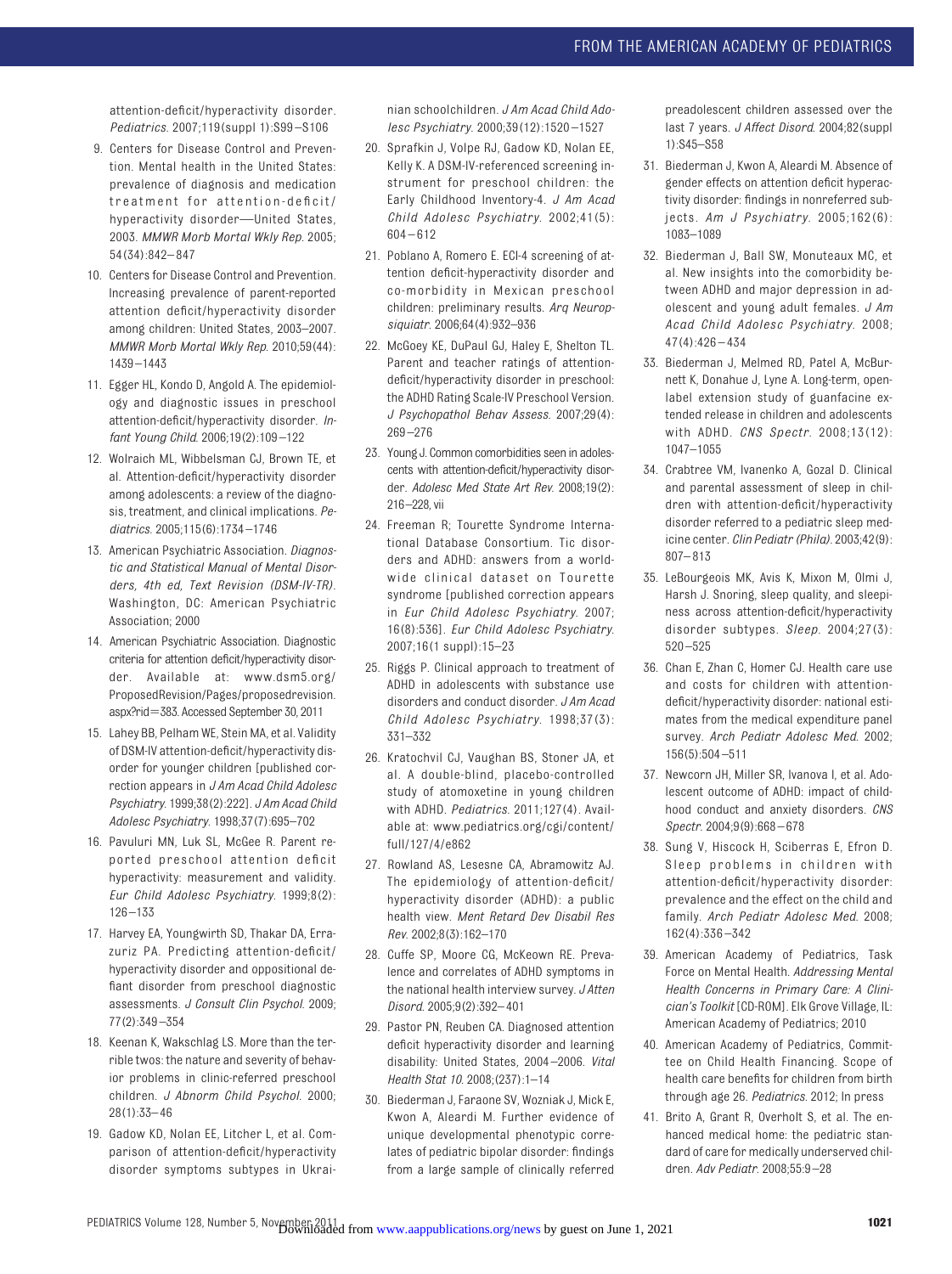- 42. Homer C, Klatka K, Romm D, et al. A review of the evidence for the medical home for children with special health care needs. *Pediatrics*. 2008;122(4). Available at: [www.](www.pediatrics.org/cgi/content/full/122/4/e922) [pediatrics.org/cgi/content/full/122/4/e922](www.pediatrics.org/cgi/content/full/122/4/e922)
- 43. Ingram S, Hechtman L, Morgenstern G. Outcome issues in ADHD: adolescent and adult long-term outcome. *Ment Retard Dev Disabil Res Rev*. 1999;5(3):243–250
- 44. Barbaresi WJ, Katusic SK, Colligan RC, Weaver AL, Jacobsen SJ. Modifiers of longterm school outcomes for children with attention-deficit/hyperactivity disorder: does treatment with stimulant medication make a difference? Results from a population-based study. *J Dev Behav Pediatr*. 2007;28(4):274 –287
- 45. Cheng JY, Cheng RY, Ko JS, Ng EM. Efficacy and safety of atomoxetine for attentiondeficit/hyperactivity disorder in children and adolescents-meta-analysis and metaregression analysis. *Psychopharmacology*. 2007;194(2):197–209
- 46. Michelson D, Allen AJ, Busner J, Casat C, Dunn D, Kratochvil CJ. Once daily atomoxetine treatment for children and adolescents with ADHD: a randomized, placebocontrolled study. *Am J Psychiatry*. 2002; 159(11):1896 –1901
- 47. Biederman J, Melmed RD, Patel A, et al; SPD503 Study Group. A randomized, doubleblind, placebo-controlled study of guanfacine extended release in children and adolescents with attention-deficit/hyperactivity disorder. *Pediatrics*. 2008;121(1). Available at: [www.pediatrics.org/cgi/content/full/](www.pediatrics.org/cgi/content/full/121/1/e73) [121/1/e73](www.pediatrics.org/cgi/content/full/121/1/e73)
- 48. Sallee FR, Lyne A, Wigal T, McGough JJ. Longterm safety and efficacy of guanfacine extended release in children and adolescents with attention-deficit/hyperactivity disorder. *J Child Adolesc Psychopharmacol*. 2009;19(3):215–226
- 49. Jain R, Segal S, Kollins SH, Khayrallah M. Clonidine extended-release tablets for pediatric patients with attention-deficit/ hyperactivity disorder. *J Am Acad Child Adolesc Psychiatry*. 2011;50(2):171–179
- 50. Newcorn J, Kratochvil CJ, Allen AJ, et al. Atomoxetine and osmotically released methylphenidate for the treatment of attention deficit hyperactivity disorder: acute comparison and differential response. *Am J Psychiatry*. 2008;165(6):721–730
- 51. Swanson J, Elliott GR, Greenhill LL, et al. Effects of stimulant medication on growth rates across 3 years in the MTA follow-up. *J Am Acad Child Adolesc Psychiatry*. 2007; 46(8):1015–1027
- 52. Mosholder AD, Gelperin K, Hammad TA, Phelan K, Johann-Liang R. Hallucinations and other psychotic symptoms associated with the use of attention-deficit/hyperactivity disorder drugs in children. *Pediatrics*. 2009;123(2):611– 616
- 53. Avigan M. *Review of AERS Data From Marketed Safety Experience During Stimulant Therapy: Death, Sudden Death, Cardiovascular SAEs (Including Stroke*). Silver Spring, MD: Food and Drug Administration, Center for Drug Evaluation and Research; 2004. Report No. D030403
- 54. Perrin JM, Friedman RA, Knilans TK, et al; American Academy of Pediatrics, Black Box Working Group, Section on Cardiology and Cardiac Surgery. Cardiovascular monitoring and stimulant drugs for attentiondeficit/hyperactivity disorder. *Pediatrics*. 2008;122(2):451– 453
- 55. McCarthy S, Cranswick N, Potts L, Taylor E, Wong IC. Mortality associated with attention-deficit hyperactivity disorder (ADHD) drug treatment: a retrospective cohort study of children, adolescents and young adults using the general practice research database. *Drug Saf*. 2009;32(11): 1089–1110
- 56. Gould MS, Walsh BT, Munfakh JL, et al. Sudden death and use of stimulant medications in youths. *Am J Psychiatry*. 2009;166(9):992–1001
- 57. Greenhill L, Kollins S, Abikoff H, McCracken J, Riddle M, Swanson J. Efficacy and safety of immediate-release methylphenidate treatment for preschoolers with ADHD. *J Am Acad Child Adolesc Psychiatry*. 2006;45(11): 1284 –1293
- 58. Low K, Gendaszek AE. Illicit use of psychostimulants among college students: a preliminary study. *Psychol Health Med*. 2002; 7(3):283–287
- 59. Cox D, Merkel RL, Moore M, Thorndike F, Muller C, Kovatchev B. Relative benefits of stimulant therapy with OROS methylphenidate versus mixed amphetamine salts extended release in improving the driving performance of adolescent drivers with attention-deficit/hyperactivity disorder. *Pediatrics*. 2006;118(3). Available at:

[www.pediatrics.org/cgi/content/full/118/](www.pediatrics.org/cgi/content/full/118/3/e704) [3/e704](www.pediatrics.org/cgi/content/full/118/3/e704)

- 60. Pelham W, Wheeler T, Chronis A. Empirically supported psychological treatments for attention deficit hyperactivity disorder. *J Clin Child Psychol*. 1998;27(2):190 –205
- 61. Sonuga-Barke E, Daley D, Thompson M, Laver-Bradbury C, Weeks A. Parent-based therapies for preschool attention-deficit/hyperactivity disorder: a randomized, controlled trial with a community sample. *J Am Acad Child Adolesc Psychiatry*. 2001;40(4):402–408
- 62. Pelham W, Fabiano GA. Evidence-based psychosocial treatments for attention-deficit/ hyperactivity disorder. *J Clin Child Adolesc Psychol*. 2008;37(1):184 –214
- 63. Van Cleave J, Leslie LK. Approaching ADHD as a chronic condition: implications for long-term adherence. *J Psychosoc Nurs Ment Health Serv*. 2008;46(8):28 –36
- 64. A 14-month randomized clinical trial of treatment strategies for attention-deficit/ hyperactivity disorder. The MTA Cooperative Group. Multimodal Treatment Study of Children With ADHD. *Arch Gen Psychiatry*. 1999;56(12):1073–1086
- 65. Jensen P, Hinshaw SP, Swanson JM, et al. Findings from the NIMH multimodal treatment study of ADHD (MTA): implications and applications for primary care providers. *J Dev Behav Pediatr*. 2001;22(1):60 –73
- 66. Pelham WE, Gnagy EM. Psychosocial and combined treatments for ADHD. *Ment Retard Dev Disabil Res Rev*. 1999;5(3):225–236
- 67. Davila RR, Williams ML, MacDonald JT. Memorandum on clarification of policy to address the needs of children with attention deficit disorders within general and/or special education. In: Parker HC*The ADD Hyperactivity Handbook for Schools.* Plantation, FL: Impact Publications Inc; 1991:261–268
- 68. The College Board. Services for Students With Disabilities (SSD). Available at: [www.](www.collegeboard.com/ssd/student) [collegeboard.com/ssd/student.](www.collegeboard.com/ssd/student) Accessed July 8, 2011
- 69. Bodenheimer T, Wagner EH, Grumbach K. Improving primary care for patients with chronic illness. *JAMA* 2002;288:1775–1779
- 70. Bodenheimer T, Wagner EH, Grumbach K. Improving primary care for patients with chronic illness: the chronic care model, Part 2. *JAMA* 2002;288:1909 –1914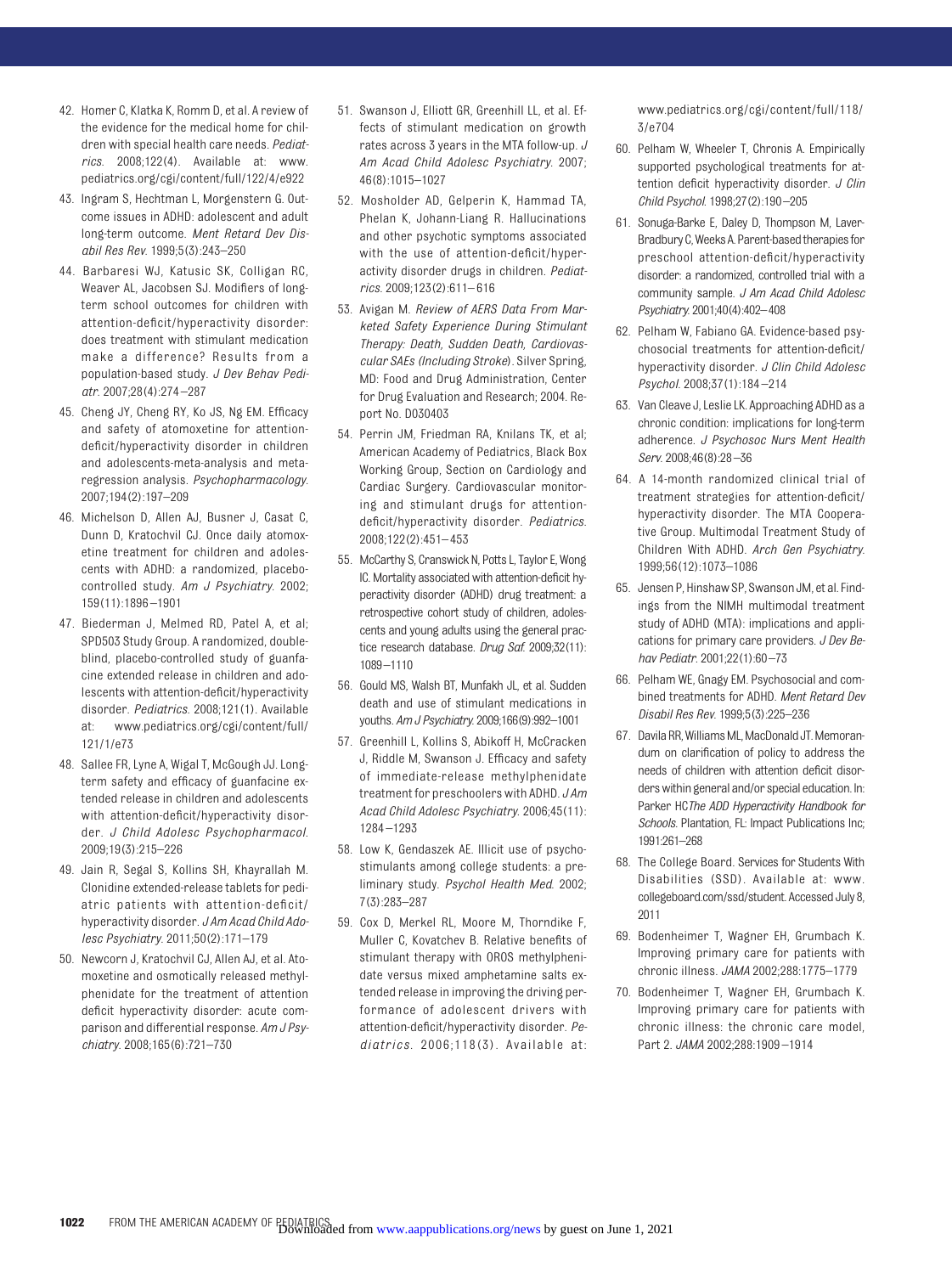## **of Attention-Deficit/Hyperactivity Disorder in Children and Adolescents ADHD: Clinical Practice Guideline for the Diagnosis, Evaluation, and Treatment**

*Pediatrics* 2011;128;1007 Quality Improvement and Management Subcommittee on Attention-Deficit/Hyperactivity Disorder, Steering Committee on

DOI: 10.1542/peds.2011-2654 originally published online October 16, 2011;

| Updated Information $\&$<br><b>Services</b><br><b>References</b> | including high resolution figures, can be found at:<br>http://pediatrics.aappublications.org/content/128/5/1007<br>This article cites 55 articles, 8 of which you can access for free at:<br>http://pediatrics.aappublications.org/content/128/5/1007#BIBL                                                                                                                                                                                                                                                   |
|------------------------------------------------------------------|--------------------------------------------------------------------------------------------------------------------------------------------------------------------------------------------------------------------------------------------------------------------------------------------------------------------------------------------------------------------------------------------------------------------------------------------------------------------------------------------------------------|
| <b>Subspecialty Collections</b>                                  | This article, along with others on similar topics, appears in the<br>following collection(s):<br><b>Current Policy</b><br>http://www.aappublications.org/cgi/collection/current_policy<br><b>Developmental/Behavioral Pediatrics</b><br>http://www.aappublications.org/cgi/collection/development:behavior<br>al issues sub<br><b>Steering Committee on Quality Improvement and Management</b><br>http://www.aappublications.org/cgi/collection/steering_committee_o<br>n_quality_improvement_and_management |
| Permissions & Licensing                                          | Information about reproducing this article in parts (figures, tables) or<br>in its entirety can be found online at:<br>http://www.aappublications.org/site/misc/Permissions.xhtml                                                                                                                                                                                                                                                                                                                            |
| <b>Reprints</b>                                                  | Information about ordering reprints can be found online:<br>http://www.aappublications.org/site/misc/reprints.xhtml                                                                                                                                                                                                                                                                                                                                                                                          |

**American Academy of Pediatrics** 



DEDICATED TO THE HEALTH OF ALL CHILDREN®